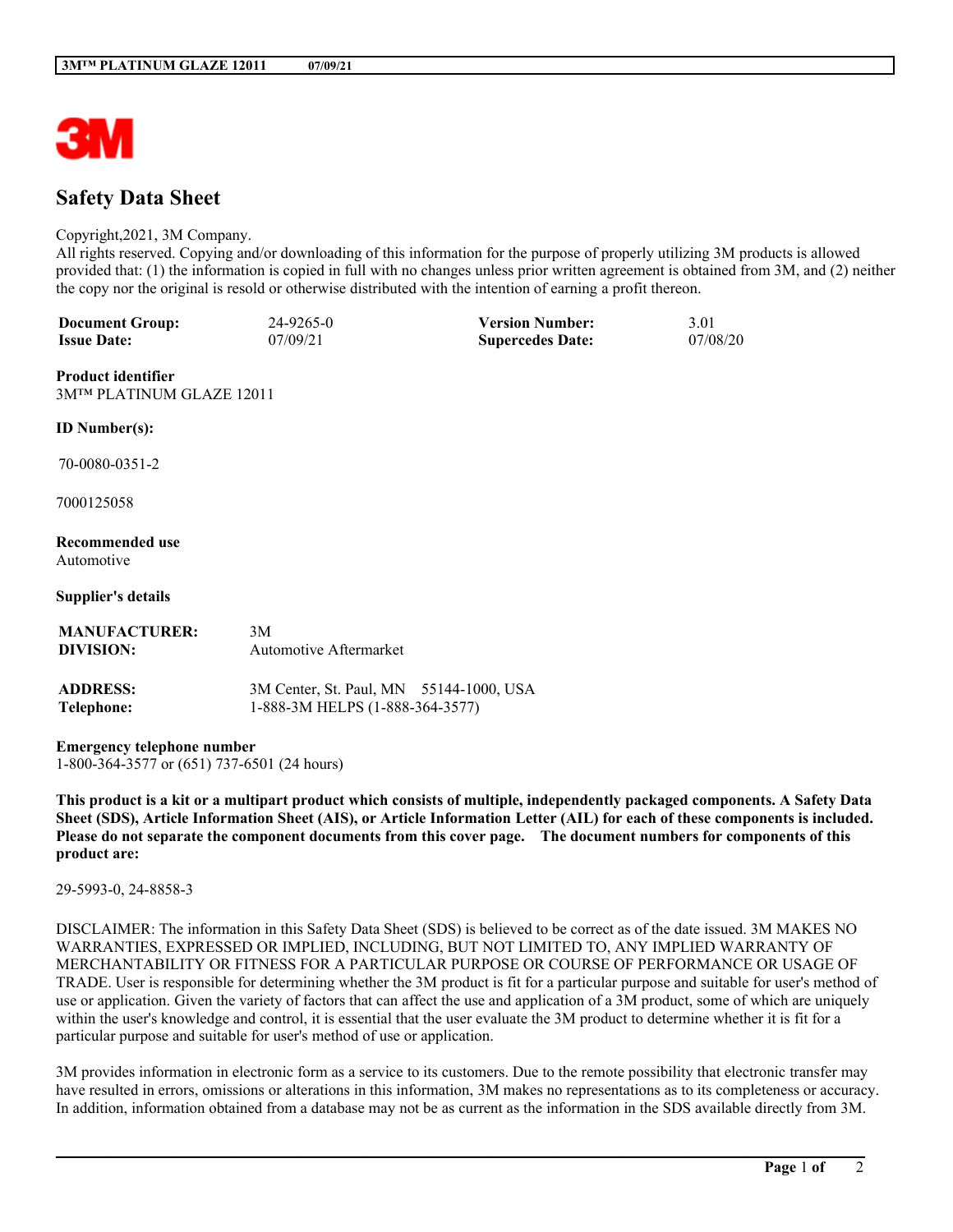**3M USA SDSs are available at www.3M.com**

**\_\_\_\_\_\_\_\_\_\_\_\_\_\_\_\_\_\_\_\_\_\_\_\_\_\_\_\_\_\_\_\_\_\_\_\_\_\_\_\_\_\_\_\_\_\_\_\_\_\_\_\_\_\_\_\_\_\_\_\_\_\_\_\_\_\_\_\_\_\_\_\_\_\_\_\_\_\_\_\_\_\_\_\_\_\_\_\_\_\_\_\_\_\_\_\_\_\_\_\_\_\_\_\_**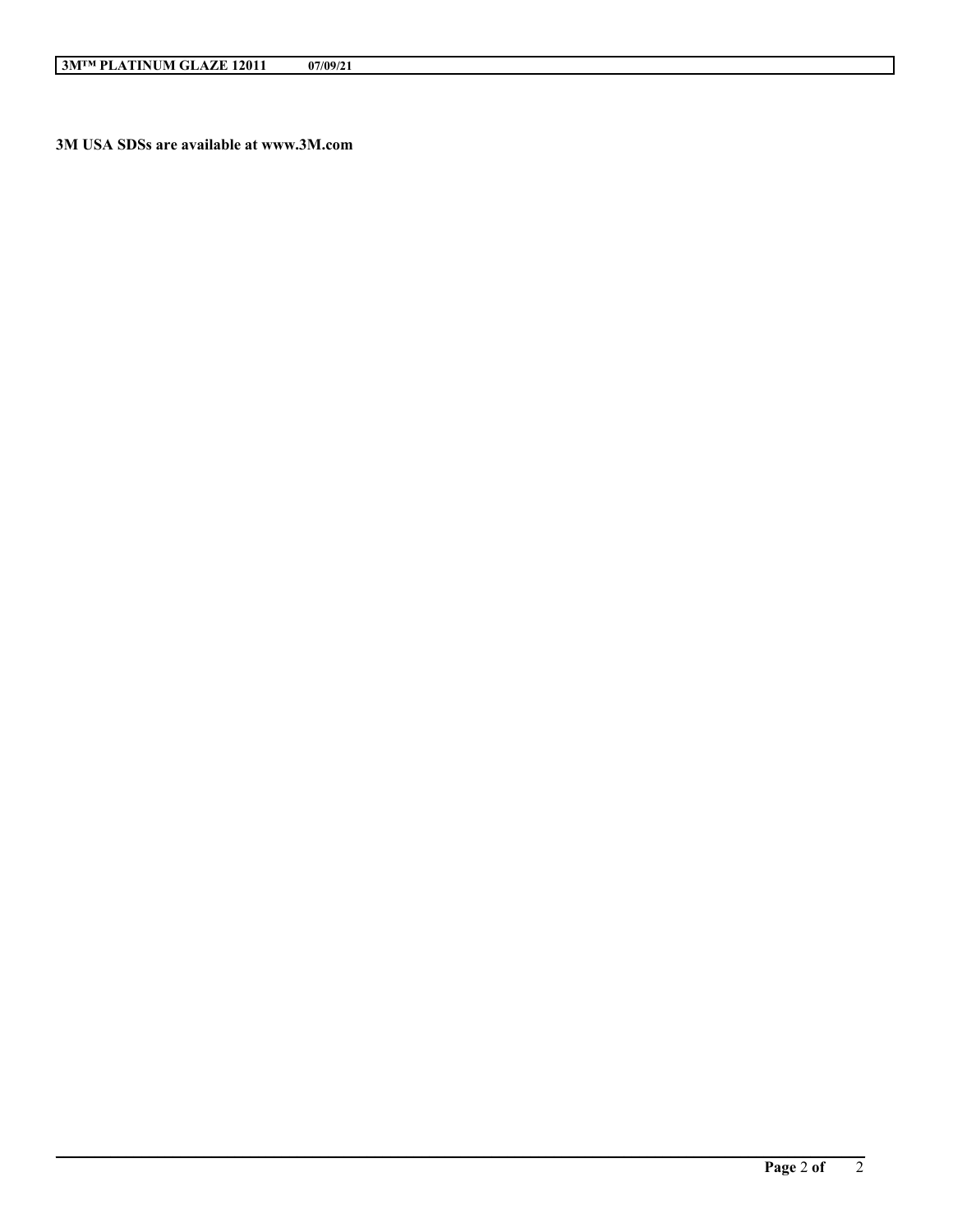

# **Safety Data Sheet**

#### Copyright,2022, 3M Company.

All rights reserved. Copying and/or downloading of this information for the purpose of properly utilizing 3M products is allowed provided that: (1) the information is copied in full with no changes unless prior written agreement is obtained from 3M, and (2) neither the copy nor the original is resold or otherwise distributed with the intention of earning a profit thereon.

| <b>Document Group:</b> | 29-5993-0 | <b>Version Number:</b>  | 6.00     |
|------------------------|-----------|-------------------------|----------|
| <b>Issue Date:</b>     | 02/24/22  | <b>Supercedes Date:</b> | 12/07/21 |

# **SECTION 1: Identification**

### **1.1. Product identifier**

3M™ Cream Hardener (Red, White & Blue)

#### **Product Identification Numbers**

LB-K100-0965-7, LB-K100-0965-8, LB-K100-0965-9, LB-K100-0966-0, LB-K100-0966-1, LB-K100-0966-2, LB-K100- 0966-3, LB-K100-1035-6, LB-K100-1045-4, LB-K100-1286-7, 41-0003-6674-4, 41-0003-6682-7, 41-0003-6685-0, 41-0003- 6686-8, 41-0003-6687-6, 41-0003-7901-0, 41-0003-7903-6, 41-0003-7904-4, 41-0003-7922-6, 41-0003-7928-3, 41-0003- 7930-9, 41-0003-7931-7, 41-0003-7932-5, 41-0003-7933-3, 41-0003-7935-8, 41-0003-7987-9, 41-0003-8059-6, 41-0003- 8072-9, 41-0003-8073-7, 41-0003-8074-5, 41-0003-8146-1, 60-4550-6617-9, 60-4550-6830-8, 60-4550-6981-9, 60-4550- 6982-7, 60-4550-8123-6, 60-4551-0388-1 7000120090, 7010327931, 7000120133, 7100191003

#### **1.2. Recommended use and restrictions on use**

**Recommended use** Automotive, hardener for body fillers & glazes

| 3M                                      |
|-----------------------------------------|
| Automotive Aftermarket                  |
| 3M Center, St. Paul, MN 55144-1000, USA |
| 1-888-3M HELPS (1-888-364-3577)         |
|                                         |

#### **1.4. Emergency telephone number**

1-800-364-3577 or (651) 737-6501 (24 hours)

# **SECTION 2: Hazard identification**

The label elements below were prepared in accordance with OSHA Hazard Communication Standard, 29 CFR 1910.1200. This information may be different from the actual product label information for labels regulated by other agencies.

 $\mathcal{L}_\mathcal{L} = \mathcal{L}_\mathcal{L} = \mathcal{L}_\mathcal{L} = \mathcal{L}_\mathcal{L} = \mathcal{L}_\mathcal{L} = \mathcal{L}_\mathcal{L} = \mathcal{L}_\mathcal{L} = \mathcal{L}_\mathcal{L} = \mathcal{L}_\mathcal{L} = \mathcal{L}_\mathcal{L} = \mathcal{L}_\mathcal{L} = \mathcal{L}_\mathcal{L} = \mathcal{L}_\mathcal{L} = \mathcal{L}_\mathcal{L} = \mathcal{L}_\mathcal{L} = \mathcal{L}_\mathcal{L} = \mathcal{L}_\mathcal{L}$ 

# **2.1. Hazard classification**

Organic Peroxide: Type E. Serious Eye Damage/Irritation: Category 2A. Skin Sensitizer: Category 1B. Specific Target Organ Toxicity (single exposure): Category 1.

#### **2.2. Label elements**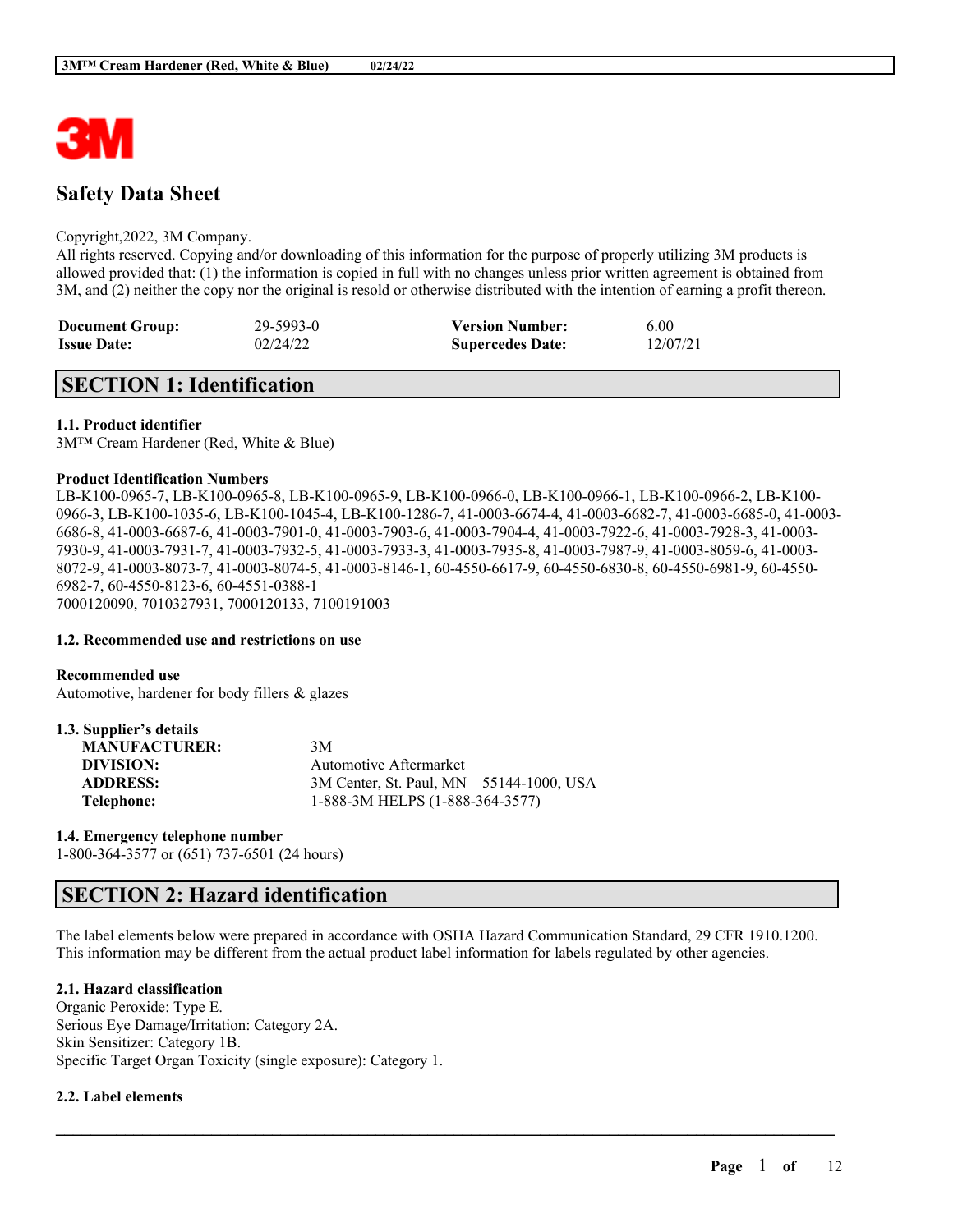**Signal word** Danger

#### **Symbols**

Flame | Exclamation mark | Health Hazard |

**Pictograms**



**Hazard Statements** Heating may cause a fire.

Causes serious eye irritation. May cause an allergic skin reaction.

Causes damage to organs: cardiovascular system | nervous system | kidney/urinary tract | respiratory system |

#### **Precautionary Statements General:**

Keep out of reach of children.

#### **Prevention:**

Keep away from heat/sparks/open flames/hot surfaces. - No smoking. Keep away from clothing and other combustible materials. Keep only in original container. Do not breathe dust/fume/gas/mist/vapors/spray. Wear protective gloves and eye/face protection. Do not eat, drink or smoke when using this product. Wash thoroughly after handling. Contaminated work clothing must not be allowed out of the workplace.

#### **Response:**

IF IN EYES: Rinse cautiously with water for several minutes. Remove contact lenses, if present and easy to do. Continue rinsing. If eye irritation persists: Get medical advice/attention. IF ON SKIN: Wash with plenty of soap and water. If skin irritation or rash occurs: Get medical advice/attention. Wash contaminated clothing before reuse. IF exposed: Call a POISON CENTER or doctor/physician. Specific treatment (see Notes to Physician on this label).

 $\mathcal{L}_\mathcal{L} = \mathcal{L}_\mathcal{L} = \mathcal{L}_\mathcal{L} = \mathcal{L}_\mathcal{L} = \mathcal{L}_\mathcal{L} = \mathcal{L}_\mathcal{L} = \mathcal{L}_\mathcal{L} = \mathcal{L}_\mathcal{L} = \mathcal{L}_\mathcal{L} = \mathcal{L}_\mathcal{L} = \mathcal{L}_\mathcal{L} = \mathcal{L}_\mathcal{L} = \mathcal{L}_\mathcal{L} = \mathcal{L}_\mathcal{L} = \mathcal{L}_\mathcal{L} = \mathcal{L}_\mathcal{L} = \mathcal{L}_\mathcal{L}$ 

#### **Storage:**

Protect from sunlight. Store at temperatures not exceeding 32C/90F. Keep cool. Store locked up. Store away from other materials.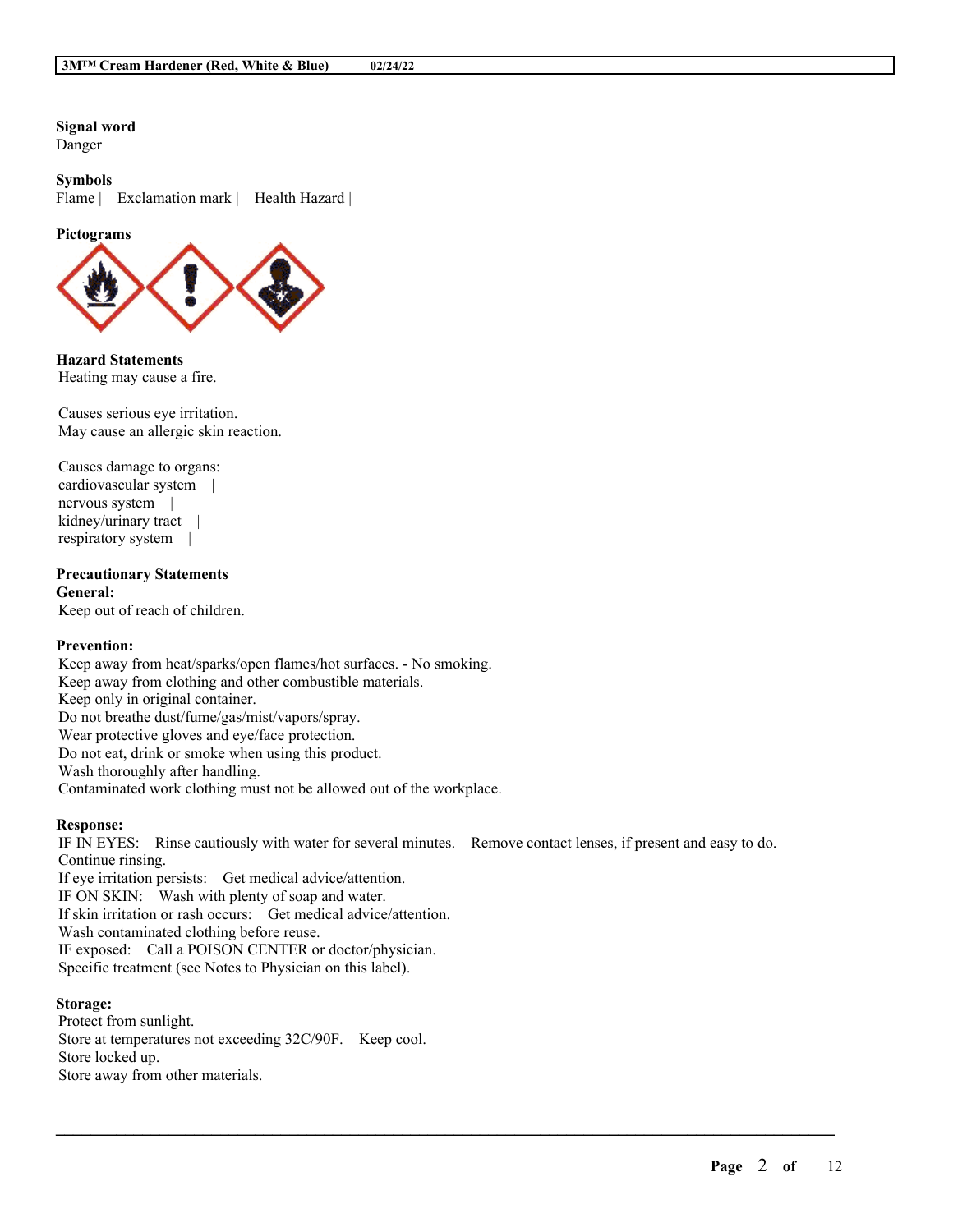### **Disposal:**

Dispose of contents/container in accordance with applicable local/regional/national/international regulations.

### **Notes to Physician:**

This product contains ethylene glycol. If there is reasonable suspicion of ethylene glycol poisoning, intravenous (IV) administration with either fomepizole (preferred) or ethanol (if fomepizole is unavailable) should be considered as part of the medical management.

# **SECTION 3: Composition/information on ingredients**

| Ingredient                                           | <b>C.A.S. No.</b> | $%$ by Wt                   |
|------------------------------------------------------|-------------------|-----------------------------|
| <b>Benzoyl Peroxide</b>                              | 94-36-0           | 60 Trade Secret *<br>$30 -$ |
| Benzoic Acid, C9-11-Branched Alkyl Esters            | 131298-44-7       | 30 Trade Secret *<br>$10 -$ |
| Water                                                | 7732-18-5         | 30 Trade Secret *<br>$10 -$ |
| Calcium Sulfate                                      | 7778-18-9         | - 10 Trade Secret *         |
| Zinc Stearate                                        | 557-05-1          | 1 - 10 Trade Secret *       |
| Ethylene Glycol                                      | $107 - 21 - 1$    | $\le$ 7.5 Trade Secret *    |
| Iron Oxide (FE2O3)                                   | 1309-37-1         | $\leq$ 5 Trade Secret *     |
| Oxirane, Polymer with Methyloxirane, Monobutyl Ether | 9038-95-3         | $\leq$ 5 Trade Secret *     |
| Ferric Ammonium Ferrocyanide                         | 25869-00-5        | $\leq$ 1 Trade Secret *     |
| Ferric Ferrocyanide                                  | 14038-43-8        | $\leq$ 1 Trade Secret *     |

\*The specific chemical identity and/or exact percentage (concentration) of this composition has been withheld as a trade secret.

# **SECTION 4: First aid measures**

#### **4.1. Description of first aid measures**

#### **Inhalation:**

Remove person to fresh air. If you feel unwell, get medical attention.

#### **Skin Contact:**

Immediately wash with soap and water. Remove contaminated clothing and wash before reuse. If signs/symptoms develop, get medical attention.

#### **Eye Contact:**

Immediately flush with large amounts of water. Remove contact lenses if easy to do. Continue rinsing. Get medical attention.

#### **If Swallowed:**

Rinse mouth. If you feel unwell, get medical attention.

#### **4.2. Most important symptoms and effects, both acute and delayed**

Allergic skin reaction (redness, swelling, blistering, and itching). Target organ effects. See Section 11 for additional details.

#### **4.3. Indication of any immediate medical attention and special treatment required**

This product contains ethylene glycol. If there is reasonable suspicion of ethylene glycol poisoning, intravenous (IV) administration with either fomepizole (preferred) or ethanol (if fomepizole is unavailable) should be considered as part of the medical management.

# **SECTION 5: Fire-fighting measures**

#### **5.1. Suitable extinguishing media**

In case of fire: Use a fire fighting agent suitable for ordinary combustible material such as water or foam to extinguish.

 $\mathcal{L}_\mathcal{L} = \mathcal{L}_\mathcal{L} = \mathcal{L}_\mathcal{L} = \mathcal{L}_\mathcal{L} = \mathcal{L}_\mathcal{L} = \mathcal{L}_\mathcal{L} = \mathcal{L}_\mathcal{L} = \mathcal{L}_\mathcal{L} = \mathcal{L}_\mathcal{L} = \mathcal{L}_\mathcal{L} = \mathcal{L}_\mathcal{L} = \mathcal{L}_\mathcal{L} = \mathcal{L}_\mathcal{L} = \mathcal{L}_\mathcal{L} = \mathcal{L}_\mathcal{L} = \mathcal{L}_\mathcal{L} = \mathcal{L}_\mathcal{L}$ 

#### **5.2. Special hazards arising from the substance or mixture**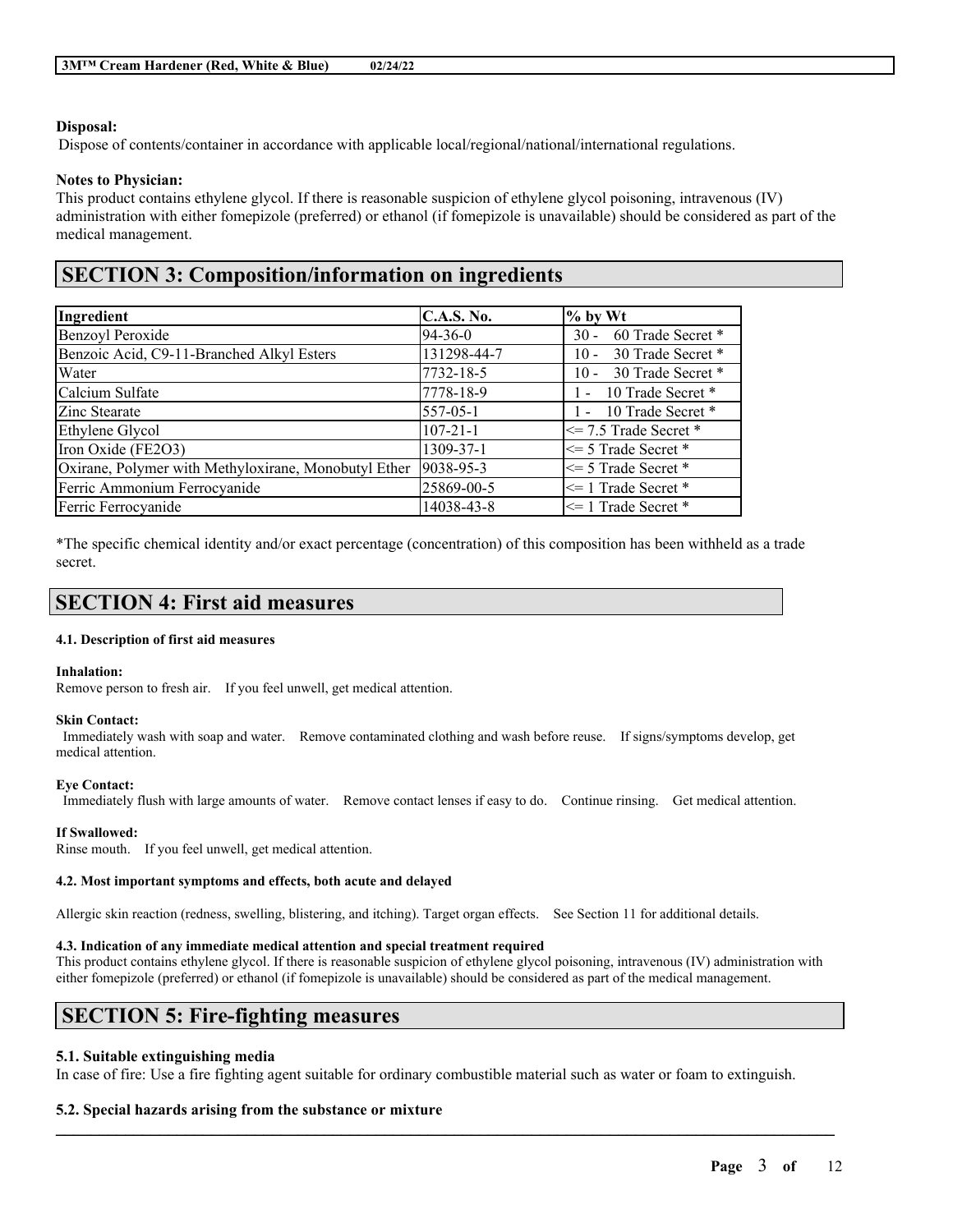Closed containers exposed to heat from fire may build pressure and explode. Part of the oxygen for combustion is supplied by the peroxide itself.

### **5.3. Special protective actions for fire-fighters**

Wear full protective clothing, including helmet, self-contained, positive pressure or pressure demand breathing apparatus, bunker coat and pants, bands around arms, waist and legs, face mask, and protective covering for exposed areas of the head.

# **SECTION 6: Accidental release measures**

### **6.1. Personal precautions, protective equipment and emergency procedures**

Evacuate area. Eliminate all ignition sources if safe to do so. Keep away from heat/sparks/open flames/hot surfaces. - No smoking. Use only non-sparking tools. Ventilate the area with fresh air. For large spill, or spills in confined spaces, provide mechanical ventilation to disperse or exhaust vapors, in accordance with good industrial hygiene practice. Warning! A motor could be an ignition source and could cause flammable gases or vapors in the spill area to burn or explode. Refer to other sections of this SDS for information regarding physical and health hazards, respiratory protection, ventilation, and personal protective equipment.

# **6.2. Environmental precautions**

Avoid release to the environment. For larger spills, cover drains and build dikes to prevent entry into sewer systems or bodies of water.

### **6.3. Methods and material for containment and cleaning up**

Collect as much of the spilled material as possible using non-sparking tools. Place in a closed container approved for transportation by appropriate authorities. Clean up residue. Seal the container. Dispose of collected material as soon as possible in accordance with applicable local/regional/national/international regulations.

# **SECTION 7: Handling and storage**

# **7.1. Precautions for safe handling**

Do not use in a confined area with minimal air exchange. Keep out of reach of children. Keep away from heat/sparks/open flames/hot surfaces. - No smoking. Do not breathe dust/fume/gas/mist/vapors/spray. Do not get in eyes, on skin, or on clothing. Do not eat, drink or smoke when using this product. Wash thoroughly after handling. Contaminated work clothing should not be allowed out of the workplace. Avoid release to the environment. Wash contaminated clothing before reuse.

### **7.2. Conditions for safe storage including any incompatibilities**

Keep container tightly closed. Protect from sunlight. Store away from heat. Store at temperatures not exceeding 32C/90F. Keep cool. Keep only in original container. Store away from other materials. Keep/store away from clothing and other combustible materials.

# **SECTION 8: Exposure controls/personal protection**

# **8.1. Control parameters**

#### **Occupational exposure limits**

If a component is disclosed in section 3 but does not appear in the table below, an occupational exposure limit is not available for the component.

| Ingredient         | <b>C.A.S. No.</b> | Agency       | Limit type                  | Additional Comments     |
|--------------------|-------------------|--------------|-----------------------------|-------------------------|
| Ethylene Glycol    | $107 - 21 - 1$    | <b>ACGIH</b> | TWA(Vapor fraction):25      | A4: Not class. as human |
|                    |                   |              | ppm;STEL(Vapor fraction):50 | carcin                  |
|                    |                   |              | ppm;STEL(Inhalable          |                         |
|                    |                   |              | $ aerosol$ : 10 mg/m3       |                         |
| Iron Oxide (FE2O3) | 1309-37-1         | <b>ACGIH</b> | TWA(respirable fraction):5  | A4: Not class. as human |
|                    |                   |              | mg/m3                       | carcin                  |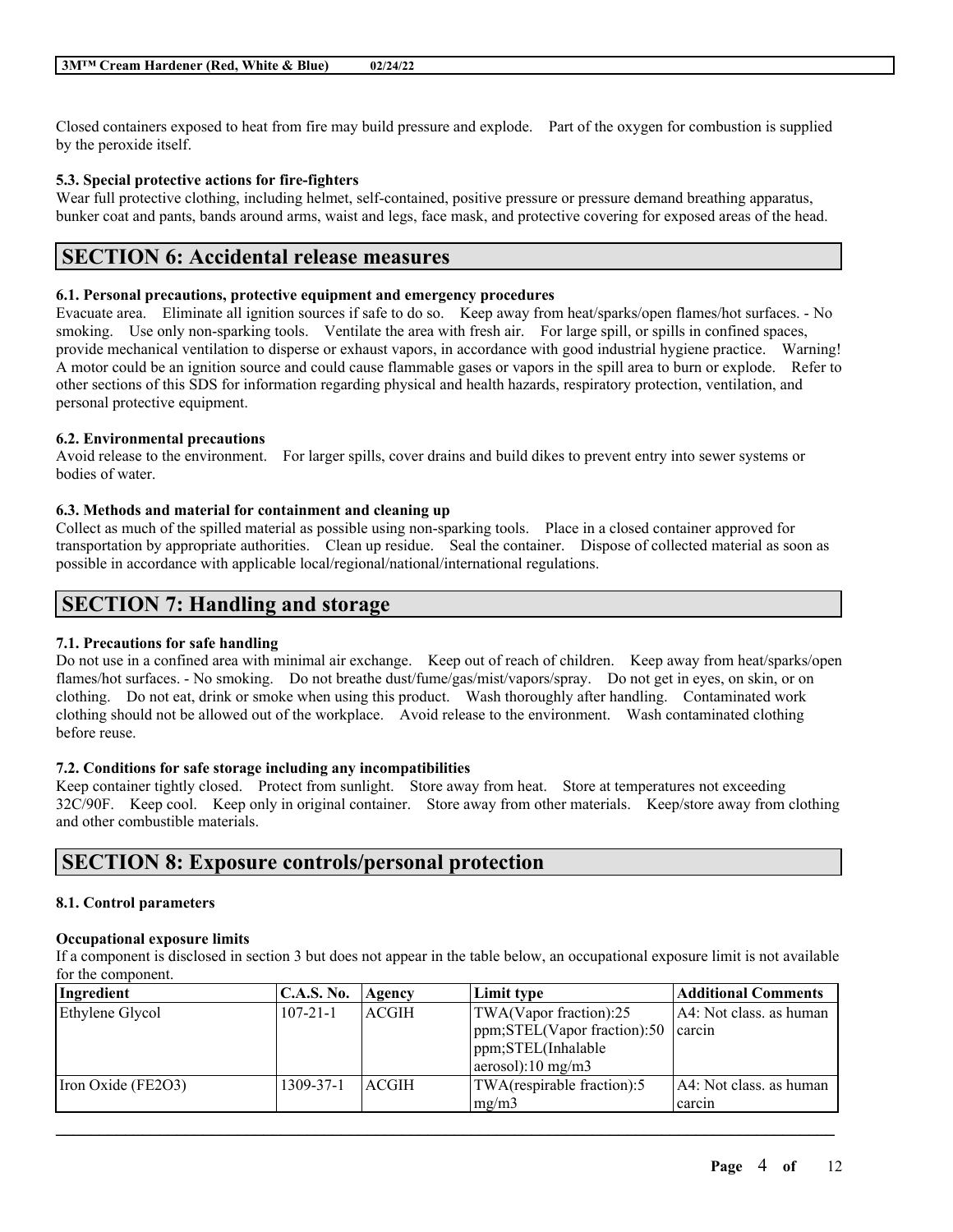| Iron Oxide (FE2O3) | 1309-37-1      | <b>OSHA</b>  | TWA(as fume):10 mg/m3         |                         |
|--------------------|----------------|--------------|-------------------------------|-------------------------|
| <b>CYANIDES</b>    | 14038-43-8     | <b>OSHA</b>  | TWA(as $CN$ ):5 mg/m3         | <b>SKIN</b>             |
| Zinc Stearate      | $557 - 05 - 1$ | <b>OSHA</b>  | TWA(as total dust):15         |                         |
|                    |                |              | mg/m3;TWA(respirable          |                         |
|                    |                |              | fraction): $5 \text{ mg/m}$ 3 |                         |
| Calcium Sulfate    | 7778-18-9      | <b>ACGIH</b> | TWA(inhalable fraction):10    |                         |
|                    |                |              | mg/m3                         |                         |
| Calcium Sulfate    | 7778-18-9      | <b>OSHA</b>  | TWA $(as$ total dust):15      |                         |
|                    |                |              | $mg/m3$ ; TWA(respirable      |                         |
|                    |                |              | fraction): $5 \text{ mg/m}$ 3 |                         |
| Benzoyl Peroxide   | $94 - 36 - 0$  | <b>ACGIH</b> | TWA:5 $mg/m3$                 | A4: Not class, as human |
|                    |                |              |                               | carcin                  |
| Benzoyl Peroxide   | $94 - 36 - 0$  | <b>OSHA</b>  | TWA:5 $mg/m3$                 |                         |

ACGIH : American Conference of Governmental Industrial Hygienists

AIHA : American Industrial Hygiene Association

CMRG : Chemical Manufacturer's Recommended Guidelines

OSHA : United States Department of Labor - Occupational Safety and Health Administration

TWA: Time-Weighted-Average

STEL: Short Term Exposure Limit

CEIL: Ceiling

#### **8.2. Exposure controls**

### **8.2.1. Engineering controls**

Provide ventilation adequate to maintain dust concentration below minimum explosive concentrations. Use general dilution ventilation and/or local exhaust ventilation to control airborne exposures to below relevant Exposure Limits and/or control dust/fume/gas/mist/vapors/spray. If ventilation is not adequate, use respiratory protection equipment.

### **8.2.2. Personal protective equipment (PPE)**

# **Eye/face protection**

Select and use eye/face protection to prevent contact based on the results of an exposure assessment. The following eye/face protection(s) are recommended: Indirect Vented Goggles

#### **Skin/hand protection**

Select and use gloves and/or protective clothing approved to relevant local standards to prevent skin contact based on the results of an exposure assessment. Selection should be based on use factors such as exposure levels, concentration of the substance or mixture, frequency and duration, physical challenges such as temperature extremes, and other use conditions. Consult with your glove and/or protective clothing manufacturer for selection of appropriate compatible gloves/protective clothing. Note: Nitrile gloves may be worn over polymer laminate gloves to improve dexterity. Gloves made from the following material(s) are recommended: Polymer laminate

If this product is used in a manner that presents a higher potential for exposure (eg. spraying, high splash potential etc.), then use of protective coveralls may be necessary. Select and use body protection to prevent contact based on the results of an exposure assessment. The following protective clothing material(s) are recommended: Apron - polymer laminate

# **Respiratory protection**

An exposure assessment may be needed to decide if a respirator is required. If a respirator is needed, use respirators as part of a full respiratory protection program. Based on the results of the exposure assessment, select from the following respirator type(s) to reduce inhalation exposure:

 $\mathcal{L}_\mathcal{L} = \mathcal{L}_\mathcal{L} = \mathcal{L}_\mathcal{L} = \mathcal{L}_\mathcal{L} = \mathcal{L}_\mathcal{L} = \mathcal{L}_\mathcal{L} = \mathcal{L}_\mathcal{L} = \mathcal{L}_\mathcal{L} = \mathcal{L}_\mathcal{L} = \mathcal{L}_\mathcal{L} = \mathcal{L}_\mathcal{L} = \mathcal{L}_\mathcal{L} = \mathcal{L}_\mathcal{L} = \mathcal{L}_\mathcal{L} = \mathcal{L}_\mathcal{L} = \mathcal{L}_\mathcal{L} = \mathcal{L}_\mathcal{L}$ 

Half facepiece or full facepiece air-purifying respirator suitable for organic vapors and particulates

For questions about suitability for a specific application, consult with your respirator manufacturer.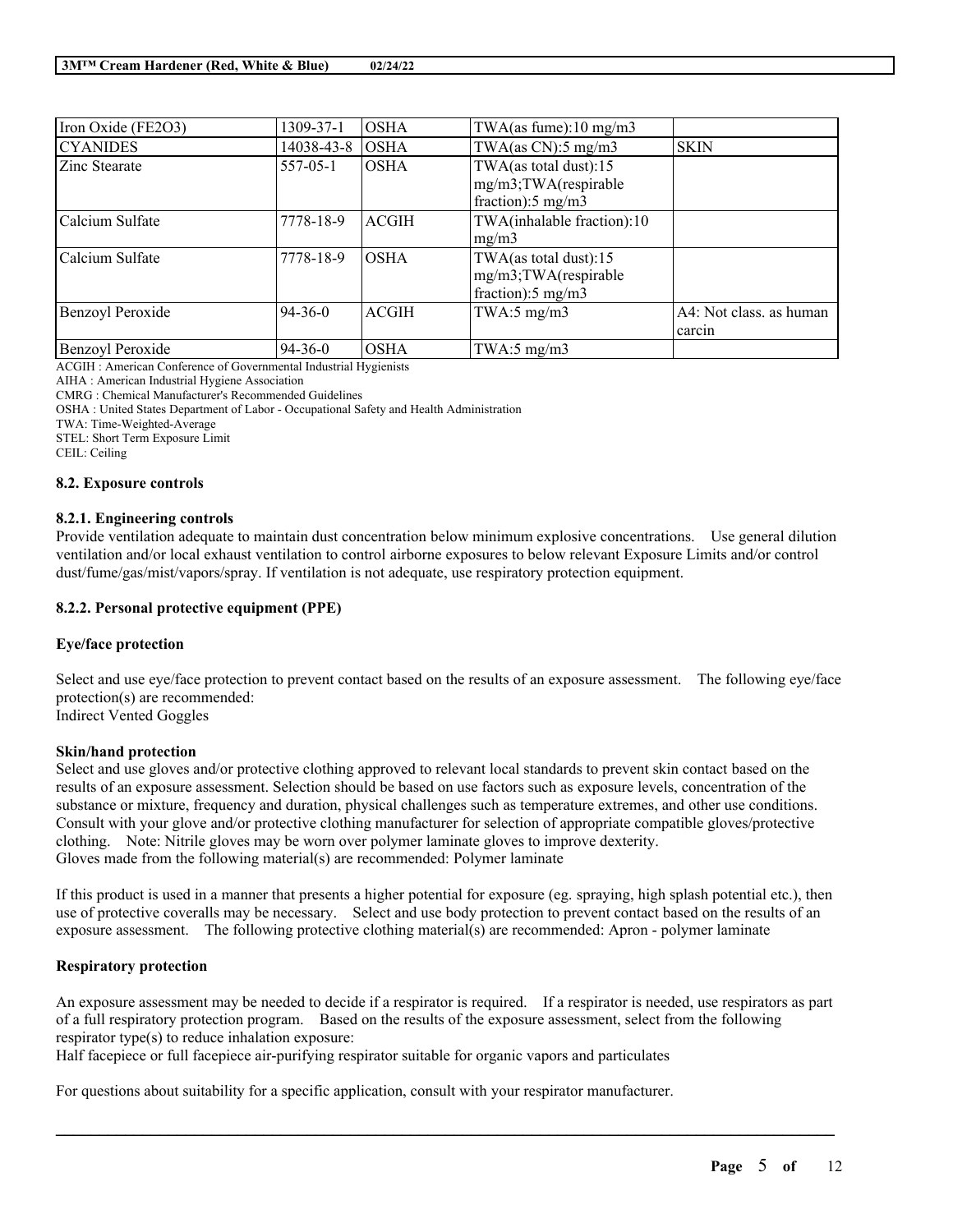# **SECTION 9: Physical and chemical properties**

# **9.1. Information on basic physical and chemical properties**

| Appearance                                |                                                                 |
|-------------------------------------------|-----------------------------------------------------------------|
| <b>Physical state</b>                     | Solid                                                           |
| Color                                     | Red                                                             |
| <b>Specific Physical Form:</b>            | Paste                                                           |
| Odor                                      | Slight Ester                                                    |
| <b>Odor threshold</b>                     | No Data Available                                               |
| pН                                        | No Data Available                                               |
| <b>Melting point</b>                      | No Data Available                                               |
| <b>Boiling Point</b>                      | No Data Available                                               |
| <b>Flash Point</b>                        | 111 °C [Test Method: Estimated]                                 |
| <b>Evaporation rate</b>                   | No Data Available                                               |
| <b>Flammability (solid, gas)</b>          | Organic Peroxide: Type E.                                       |
| <b>Flammable Limits(LEL)</b>              | Not Applicable                                                  |
| <b>Flammable Limits(UEL)</b>              | Not Applicable                                                  |
| <b>Vapor Pressure</b>                     | Not Applicable                                                  |
| <b>Vapor Density</b>                      | Not Applicable                                                  |
| <b>Density</b>                            | $1.2$ g/cm3                                                     |
| <b>Specific Gravity</b>                   | 1.2 $[@ 25 °C] [Ref Std: WATER=1]$                              |
| <b>Solubility in Water</b>                | Negligible                                                      |
| Solubility- non-water                     | No Data Available                                               |
| Partition coefficient: n-octanol/water    | No Data Available                                               |
| <b>Autoignition temperature</b>           | No Data Available                                               |
| <b>Decomposition temperature</b>          | No Data Available                                               |
| <b>Viscosity</b>                          | No Data Available                                               |
| <b>Hazardous Air Pollutants</b>           | 0 - 0.1209 lb HAPS/lb solids [ <i>Test Method</i> :Calculated]  |
| Molecular weight                          | Not Applicable                                                  |
| <b>Volatile Organic Compounds</b>         | 0 - 90 g/l [Test Method: calculated SCAQMD rule 443.1]          |
| <b>Volatile Organic Compounds</b>         | 0 % weight [Test Method: calculated per CARB title 2]           |
| <b>Percent volatile</b>                   | $21 - 28.5 \%$                                                  |
| <b>VOC Less H2O &amp; Exempt Solvents</b> | 0 - 121 g/l [ <i>Test Method:calculated SCAQMD rule 443.1</i> ] |

# **SECTION 10: Stability and reactivity**

# **10.1. Reactivity**

This material may be reactive with certain agents under certain conditions - see the remaining headings in this section.

# **10.2. Chemical stability**

Stable. Stable unless exposed to heat, flames and drying conditions.

#### **10.3. Possibility of hazardous reactions**

Hazardous polymerization will not occur.

**10.4. Conditions to avoid** Heat

# **10.5. Incompatible materials** Accelerators

# **10.6. Hazardous decomposition products Substance Condition**

Carbon monoxide Not Specified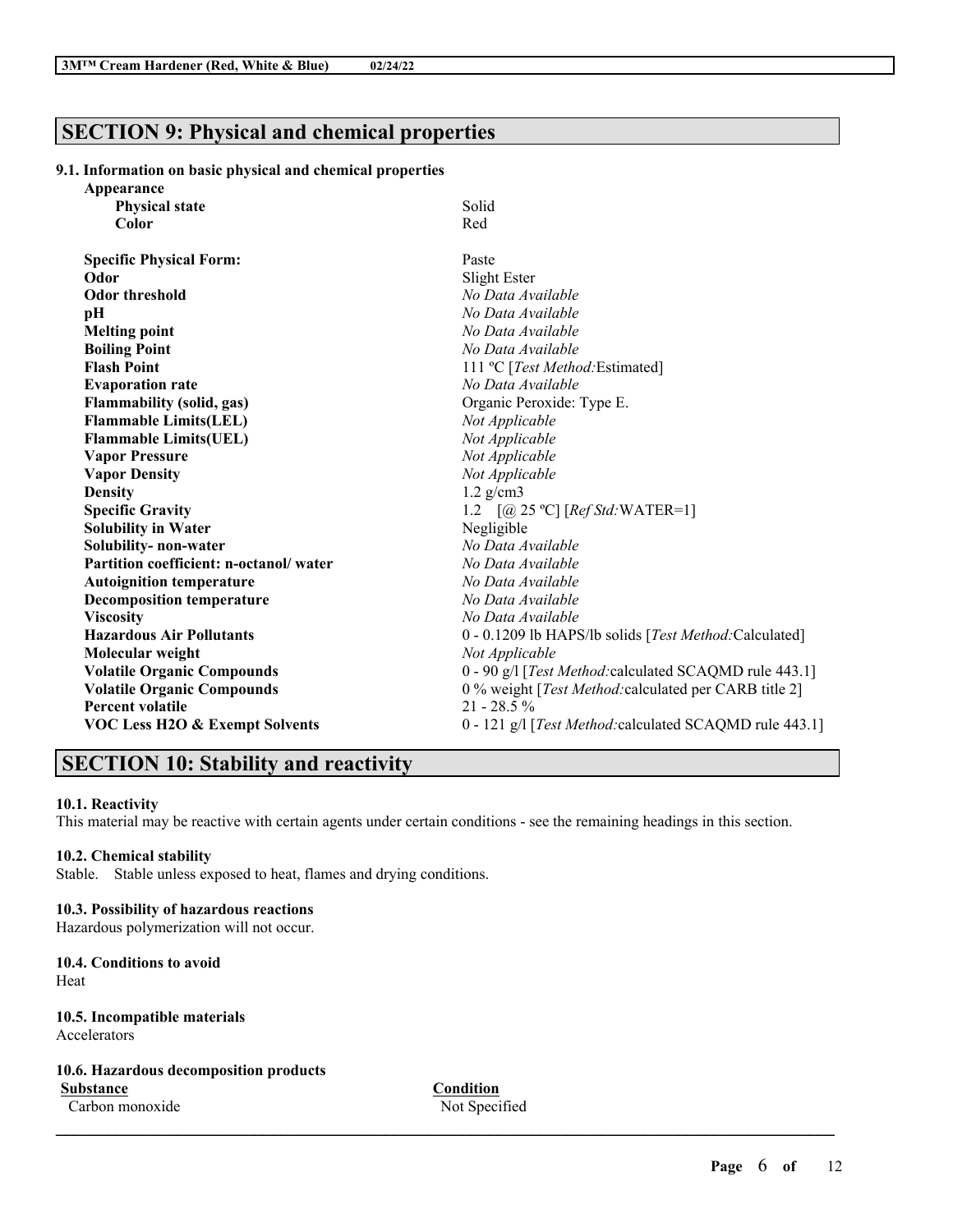Carbon dioxide Not Specified Toxic Vapor, Gas, Particulate Not Specified

# **SECTION 11: Toxicological information**

The information below may not be consistent with the material classification in Section 2 if specific ingredient **classifications are mandated by a competent authority. In addition, toxicological data on ingredients may not be** reflected in the material classification and/or the signs and symptoms of exposure, because an ingredient may be present below the threshold for labeling, an ingredient may not be available for exposure, or the data may not be **relevant to the material as a whole.**

**11.1. Information on Toxicological effects**

**Signs and Symptoms of Exposure**

Based on test data and/or information on the components, this material may produce the following health effects:

#### **Inhalation:**

Respiratory Tract Irritation: Signs/symptoms may include cough, sneezing, nasal discharge, headache, hoarseness, and nose and throat pain.

### **Skin Contact:**

May be harmful in contact with skin.

Allergic Skin Reaction (non-photo induced): Signs/symptoms may include redness, swelling, blistering, and itching.

### **Eye Contact:**

Severe Eye Irritation: Signs/symptoms may include significant redness, swelling, pain, tearing, cloudy appearance of the cornea, and impaired vision.

#### **Ingestion:**

Gastrointestinal Irritation: Signs/symptoms may include abdominal pain, stomach upset, nausea, vomiting and diarrhea.

May cause additional health effects (see below).

#### **Additional Health Effects:**

#### **Single exposure may cause target organ effects:**

Cardiac Effects: Signs/symptoms may include irregular heartbeat (arrhythmia), changes in heart rate, damage to heart muscle, heart attack, and may be fatal.

Neurological Effects: Signs/symptoms may include personality changes, lack of coordination, sensory loss, tingling or numbness of the extremities, weakness, tremors, and/or changes in blood pressure and heart rate.

Respiratory Effects: Signs/symptoms may include cough, shortness of breath, chest tightness, wheezing, increased heart rate, bluish colored skin (cyanosis), sputum production, changes in lung function tests, and/or respiratory failure.

Kidney/Bladder Effects: Signs/symptoms may include changes in urine production, abdominal or lower back pain, increased protein in urine, increased blood urea nitrogen (BUN), blood in urine, and painful urination.

#### **Toxicological Data**

If a component is disclosed in section 3 but does not appear in a table below, either no data are available for that endpoint or the data are not sufficient for classification.

#### **Acute Toxicity**

| <b>Name</b> | Route | <b>Species</b> | 'alue |
|-------------|-------|----------------|-------|
|             |       |                |       |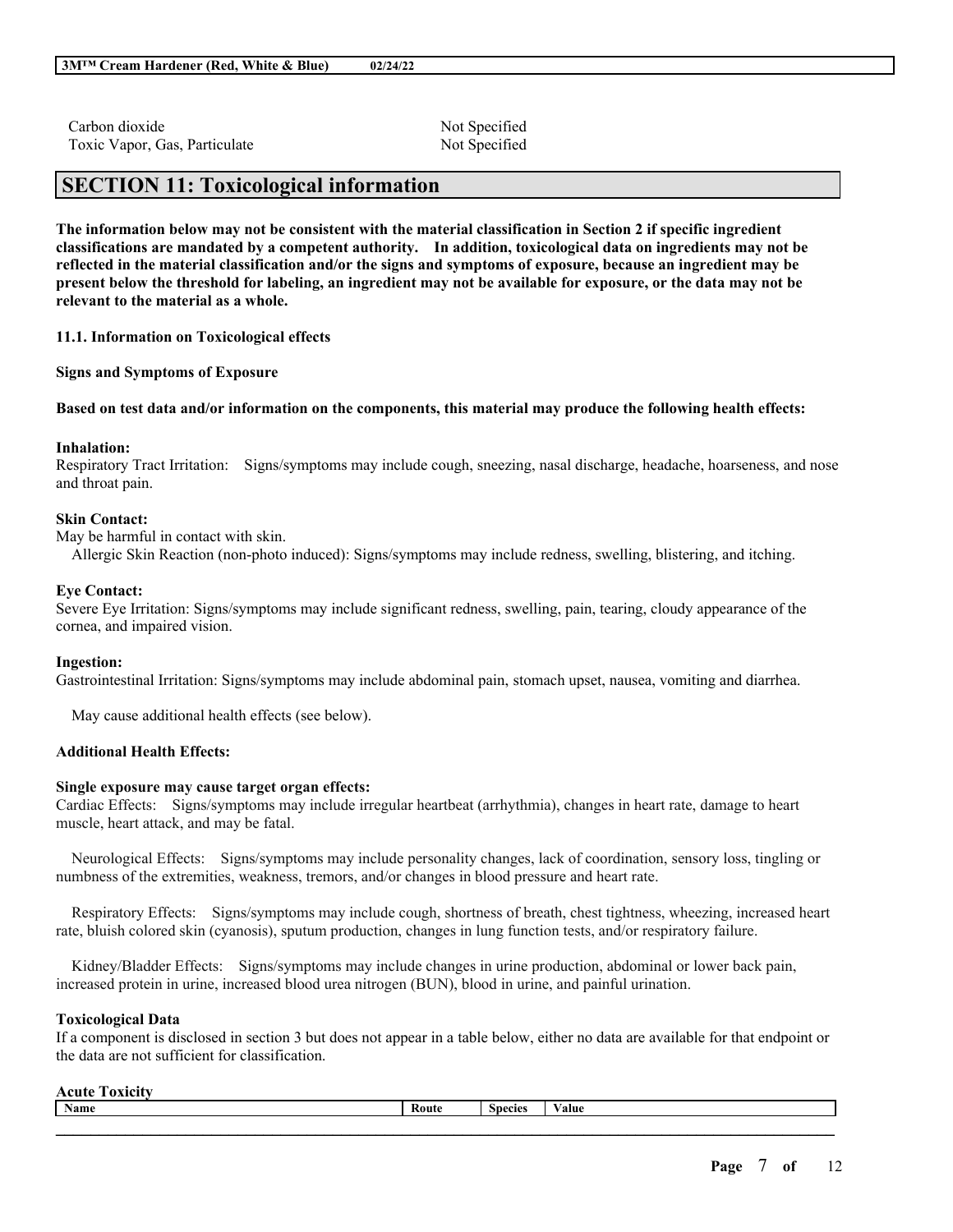| No data available; calculated ATE >12.5 mg/l<br>Overall product<br>Inhalation-<br>Dust/Mist(4<br>hr)<br>Ingestion<br>Overall product<br>No data available; calculated ATE >5,000 mg/kg<br><b>Benzoyl Peroxide</b><br>LD50 estimated to be $2,000 - 5,000$ mg/kg<br>Dermal<br><b>Benzoyl Peroxide</b><br>$LC50 > 24.3$ mg/l<br>Inhalation-<br>Rat<br>Dust/Mist<br>(4 hours)<br><b>Benzovl Peroxide</b><br>Ingestion<br>Rat<br>$LD50 > 5,000$ mg/kg<br>Benzoic Acid, C9-11-Branched Alkyl Esters<br>Rabbit<br>$LD50 > 2,000$ mg/kg<br>Dermal<br>Benzoic Acid, C9-11-Branched Alkyl Esters<br>Inhalation-<br>$LC50 > 5$ mg/l<br>Rat<br>Dust/Mist<br>(4 hours)<br>Ingestion<br>Benzoic Acid, C9-11-Branched Alkyl Esters<br>Rat<br>$LD50 > 5,000$ mg/kg<br>Calcium Sulfate<br>Professio<br>LD50 estimated to be $> 5,000$ mg/kg<br>Dermal<br>nal<br>judgeme<br>nt<br>Calcium Sulfate<br>Ingestion<br>Rat<br>$LD50 > 5,000$ mg/kg<br>Zinc Stearate<br>Dermal<br>Rabbit<br>$LD50 > 2,000$ mg/kg<br>$LC50 > 50$ mg/l<br>Zinc Stearate<br>Inhalation-<br>Rat<br>Dust/Mist<br>(4 hours)<br>Zinc Stearate<br>Ingestion<br>Rat<br>$LD50 > 5,000$ mg/kg<br>Ethylene Glycol<br>Ingestion<br>Human<br>LD50 1,600 mg/kg<br>Ethylene Glycol<br>Inhalation-<br>LC50 estimated to be 5 - 12.5 mg/l<br>Other<br>Dust/Mist | Overall product | Dermal | No data available; calculated ATE $\geq 2,000 - 5,000$<br>mg/kg |
|--------------------------------------------------------------------------------------------------------------------------------------------------------------------------------------------------------------------------------------------------------------------------------------------------------------------------------------------------------------------------------------------------------------------------------------------------------------------------------------------------------------------------------------------------------------------------------------------------------------------------------------------------------------------------------------------------------------------------------------------------------------------------------------------------------------------------------------------------------------------------------------------------------------------------------------------------------------------------------------------------------------------------------------------------------------------------------------------------------------------------------------------------------------------------------------------------------------------------------------------------------------------------------------------------------|-----------------|--------|-----------------------------------------------------------------|
|                                                                                                                                                                                                                                                                                                                                                                                                                                                                                                                                                                                                                                                                                                                                                                                                                                                                                                                                                                                                                                                                                                                                                                                                                                                                                                        |                 |        |                                                                 |
|                                                                                                                                                                                                                                                                                                                                                                                                                                                                                                                                                                                                                                                                                                                                                                                                                                                                                                                                                                                                                                                                                                                                                                                                                                                                                                        |                 |        |                                                                 |
|                                                                                                                                                                                                                                                                                                                                                                                                                                                                                                                                                                                                                                                                                                                                                                                                                                                                                                                                                                                                                                                                                                                                                                                                                                                                                                        |                 |        |                                                                 |
|                                                                                                                                                                                                                                                                                                                                                                                                                                                                                                                                                                                                                                                                                                                                                                                                                                                                                                                                                                                                                                                                                                                                                                                                                                                                                                        |                 |        |                                                                 |
|                                                                                                                                                                                                                                                                                                                                                                                                                                                                                                                                                                                                                                                                                                                                                                                                                                                                                                                                                                                                                                                                                                                                                                                                                                                                                                        |                 |        |                                                                 |
|                                                                                                                                                                                                                                                                                                                                                                                                                                                                                                                                                                                                                                                                                                                                                                                                                                                                                                                                                                                                                                                                                                                                                                                                                                                                                                        |                 |        |                                                                 |
|                                                                                                                                                                                                                                                                                                                                                                                                                                                                                                                                                                                                                                                                                                                                                                                                                                                                                                                                                                                                                                                                                                                                                                                                                                                                                                        |                 |        |                                                                 |
|                                                                                                                                                                                                                                                                                                                                                                                                                                                                                                                                                                                                                                                                                                                                                                                                                                                                                                                                                                                                                                                                                                                                                                                                                                                                                                        |                 |        |                                                                 |
|                                                                                                                                                                                                                                                                                                                                                                                                                                                                                                                                                                                                                                                                                                                                                                                                                                                                                                                                                                                                                                                                                                                                                                                                                                                                                                        |                 |        |                                                                 |
|                                                                                                                                                                                                                                                                                                                                                                                                                                                                                                                                                                                                                                                                                                                                                                                                                                                                                                                                                                                                                                                                                                                                                                                                                                                                                                        |                 |        |                                                                 |
|                                                                                                                                                                                                                                                                                                                                                                                                                                                                                                                                                                                                                                                                                                                                                                                                                                                                                                                                                                                                                                                                                                                                                                                                                                                                                                        |                 |        |                                                                 |
|                                                                                                                                                                                                                                                                                                                                                                                                                                                                                                                                                                                                                                                                                                                                                                                                                                                                                                                                                                                                                                                                                                                                                                                                                                                                                                        |                 |        |                                                                 |
|                                                                                                                                                                                                                                                                                                                                                                                                                                                                                                                                                                                                                                                                                                                                                                                                                                                                                                                                                                                                                                                                                                                                                                                                                                                                                                        |                 |        |                                                                 |
|                                                                                                                                                                                                                                                                                                                                                                                                                                                                                                                                                                                                                                                                                                                                                                                                                                                                                                                                                                                                                                                                                                                                                                                                                                                                                                        |                 |        |                                                                 |
|                                                                                                                                                                                                                                                                                                                                                                                                                                                                                                                                                                                                                                                                                                                                                                                                                                                                                                                                                                                                                                                                                                                                                                                                                                                                                                        |                 |        |                                                                 |
|                                                                                                                                                                                                                                                                                                                                                                                                                                                                                                                                                                                                                                                                                                                                                                                                                                                                                                                                                                                                                                                                                                                                                                                                                                                                                                        |                 |        |                                                                 |
|                                                                                                                                                                                                                                                                                                                                                                                                                                                                                                                                                                                                                                                                                                                                                                                                                                                                                                                                                                                                                                                                                                                                                                                                                                                                                                        |                 |        |                                                                 |
|                                                                                                                                                                                                                                                                                                                                                                                                                                                                                                                                                                                                                                                                                                                                                                                                                                                                                                                                                                                                                                                                                                                                                                                                                                                                                                        |                 |        |                                                                 |
|                                                                                                                                                                                                                                                                                                                                                                                                                                                                                                                                                                                                                                                                                                                                                                                                                                                                                                                                                                                                                                                                                                                                                                                                                                                                                                        |                 |        |                                                                 |
|                                                                                                                                                                                                                                                                                                                                                                                                                                                                                                                                                                                                                                                                                                                                                                                                                                                                                                                                                                                                                                                                                                                                                                                                                                                                                                        |                 |        |                                                                 |
|                                                                                                                                                                                                                                                                                                                                                                                                                                                                                                                                                                                                                                                                                                                                                                                                                                                                                                                                                                                                                                                                                                                                                                                                                                                                                                        |                 |        |                                                                 |
|                                                                                                                                                                                                                                                                                                                                                                                                                                                                                                                                                                                                                                                                                                                                                                                                                                                                                                                                                                                                                                                                                                                                                                                                                                                                                                        |                 |        |                                                                 |
|                                                                                                                                                                                                                                                                                                                                                                                                                                                                                                                                                                                                                                                                                                                                                                                                                                                                                                                                                                                                                                                                                                                                                                                                                                                                                                        |                 |        |                                                                 |
|                                                                                                                                                                                                                                                                                                                                                                                                                                                                                                                                                                                                                                                                                                                                                                                                                                                                                                                                                                                                                                                                                                                                                                                                                                                                                                        |                 |        |                                                                 |
|                                                                                                                                                                                                                                                                                                                                                                                                                                                                                                                                                                                                                                                                                                                                                                                                                                                                                                                                                                                                                                                                                                                                                                                                                                                                                                        |                 |        |                                                                 |
|                                                                                                                                                                                                                                                                                                                                                                                                                                                                                                                                                                                                                                                                                                                                                                                                                                                                                                                                                                                                                                                                                                                                                                                                                                                                                                        |                 |        |                                                                 |
| (4 hours)                                                                                                                                                                                                                                                                                                                                                                                                                                                                                                                                                                                                                                                                                                                                                                                                                                                                                                                                                                                                                                                                                                                                                                                                                                                                                              |                 |        |                                                                 |
| Rabbit<br>Ethylene Glycol<br>Dermal<br>9,530 mg/kg                                                                                                                                                                                                                                                                                                                                                                                                                                                                                                                                                                                                                                                                                                                                                                                                                                                                                                                                                                                                                                                                                                                                                                                                                                                     |                 |        |                                                                 |
| Iron Oxide (FE2O3)<br>Not.<br>LD50 3,100 mg/kg<br>Dermal<br>available                                                                                                                                                                                                                                                                                                                                                                                                                                                                                                                                                                                                                                                                                                                                                                                                                                                                                                                                                                                                                                                                                                                                                                                                                                  |                 |        |                                                                 |
| LD50 3,700 mg/kg<br>Iron Oxide (FE2O3)<br>Ingestion<br>Not                                                                                                                                                                                                                                                                                                                                                                                                                                                                                                                                                                                                                                                                                                                                                                                                                                                                                                                                                                                                                                                                                                                                                                                                                                             |                 |        |                                                                 |
| available                                                                                                                                                                                                                                                                                                                                                                                                                                                                                                                                                                                                                                                                                                                                                                                                                                                                                                                                                                                                                                                                                                                                                                                                                                                                                              |                 |        |                                                                 |
| Oxirane, Polymer with Methyloxirane, Monobutyl Ether<br>Rabbit<br>$LD50 > 16,960$ mg/kg<br>Dermal                                                                                                                                                                                                                                                                                                                                                                                                                                                                                                                                                                                                                                                                                                                                                                                                                                                                                                                                                                                                                                                                                                                                                                                                      |                 |        |                                                                 |
| $LC50 > 5$ mg/l<br>Oxirane, Polymer with Methyloxirane, Monobutyl Ether<br>Inhalation-<br>Rat                                                                                                                                                                                                                                                                                                                                                                                                                                                                                                                                                                                                                                                                                                                                                                                                                                                                                                                                                                                                                                                                                                                                                                                                          |                 |        |                                                                 |
| Dust/Mist                                                                                                                                                                                                                                                                                                                                                                                                                                                                                                                                                                                                                                                                                                                                                                                                                                                                                                                                                                                                                                                                                                                                                                                                                                                                                              |                 |        |                                                                 |
| (4 hours)                                                                                                                                                                                                                                                                                                                                                                                                                                                                                                                                                                                                                                                                                                                                                                                                                                                                                                                                                                                                                                                                                                                                                                                                                                                                                              |                 |        |                                                                 |
| Oxirane, Polymer with Methyloxirane, Monobutyl Ether<br>Ingestion<br>Rat<br>LD50 4,240 mg/kg                                                                                                                                                                                                                                                                                                                                                                                                                                                                                                                                                                                                                                                                                                                                                                                                                                                                                                                                                                                                                                                                                                                                                                                                           |                 |        |                                                                 |
| Ferric Ammonium Ferrocyanide<br>LD50 estimated to be $> 5,000$ mg/kg<br>Dermal                                                                                                                                                                                                                                                                                                                                                                                                                                                                                                                                                                                                                                                                                                                                                                                                                                                                                                                                                                                                                                                                                                                                                                                                                         |                 |        |                                                                 |
| Ferric Ferrocyanide<br>LD50 estimated to be $> 5,000$ mg/kg<br>Dermal                                                                                                                                                                                                                                                                                                                                                                                                                                                                                                                                                                                                                                                                                                                                                                                                                                                                                                                                                                                                                                                                                                                                                                                                                                  |                 |        |                                                                 |
| Ferric Ammonium Ferrocyanide<br>$LD50 > 5,110$ mg/kg<br>Ingestion<br>Rat                                                                                                                                                                                                                                                                                                                                                                                                                                                                                                                                                                                                                                                                                                                                                                                                                                                                                                                                                                                                                                                                                                                                                                                                                               |                 |        |                                                                 |
| Ferric Ferrocyanide<br>Ingestion<br>$LD50 > 8,000$ mg/kg<br>Rat                                                                                                                                                                                                                                                                                                                                                                                                                                                                                                                                                                                                                                                                                                                                                                                                                                                                                                                                                                                                                                                                                                                                                                                                                                        |                 |        |                                                                 |

ATE = acute toxicity estimate

# **Skin Corrosion/Irritation**

| Name                                                 | <b>Species</b> | Value                     |
|------------------------------------------------------|----------------|---------------------------|
|                                                      |                |                           |
| Benzovl Peroxide                                     | Rabbit         | Minimal irritation        |
| Zinc Stearate                                        | Rabbit         | No significant irritation |
| Ethylene Glycol                                      | Rabbit         | Minimal irritation        |
| Iron Oxide $(FE2O3)$                                 | Rabbit         | No significant irritation |
| Oxirane, Polymer with Methyloxirane, Monobutyl Ether | Rabbit         | Minimal irritation        |

# **Serious Eye Damage/Irritation**

| Name                                                 | <b>Species</b> | Value                     |
|------------------------------------------------------|----------------|---------------------------|
|                                                      |                |                           |
| Benzovl Peroxide                                     | Rabbit         | Severe irritant           |
| Zinc Stearate                                        | Rabbit         | No significant irritation |
| Ethylene Glycol                                      | Rabbit         | Mild irritant             |
| Iron Oxide ( $FE2O3$ )                               | Rabbit         | No significant irritation |
| Oxirane, Polymer with Methyloxirane, Monobutyl Ether | Rabbit         | No significant irritation |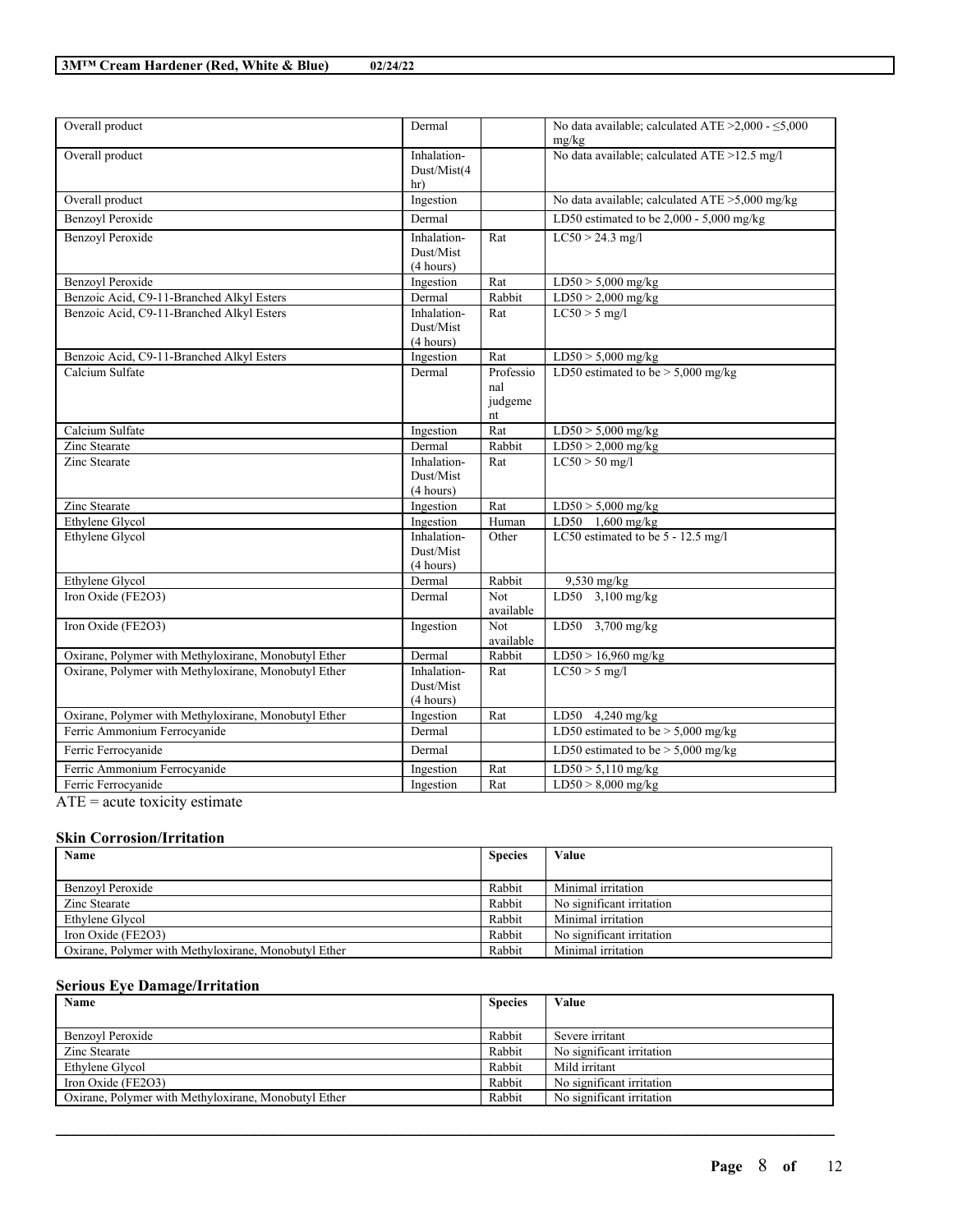#### **Skin Sensitization**

| Name               | <b>Species</b> | Value          |
|--------------------|----------------|----------------|
| Benzoyl Peroxide   | Guinea         | Sensitizing    |
|                    | pig            |                |
| Ethylene Glycol    | Human          | Not classified |
| Iron Oxide (FE2O3) | Human          | Not classified |

# **Respiratory Sensitization**

For the component/components, either no data are currently available or the data are not sufficient for classification.

### **Germ Cell Mutagenicity**

| Name               | Route    | Value         |
|--------------------|----------|---------------|
|                    |          |               |
| Benzoyl Peroxide   | In Vitro | Not mutagenic |
| Benzovl Peroxide   | In vivo  | Not mutagenic |
| Ethylene Glycol    | In Vitro | Not mutagenic |
| Ethylene Glycol    | In vivo  | Not mutagenic |
| Iron Oxide (FE2O3) | In Vitro | Not mutagenic |

#### **Carcinogenicity**

| Name                                                 | Route      | <b>Species</b> | Value                                          |
|------------------------------------------------------|------------|----------------|------------------------------------------------|
| Benzovl Peroxide                                     | Ingestion  | Multiple       | Not carcinogenic                               |
|                                                      |            | animal         |                                                |
|                                                      |            | species        |                                                |
| Benzovl Peroxide                                     | Dermal     | Mouse          | Some positive data exist, but the data are not |
|                                                      |            |                | sufficient for classification                  |
| Ethylene Glycol                                      | Ingestion  | Multiple       | Not carcinogenic                               |
|                                                      |            | animal         |                                                |
|                                                      |            | species        |                                                |
| Iron Oxide ( $FE2O3$ )                               | Inhalation | Human          | Some positive data exist, but the data are not |
|                                                      |            |                | sufficient for classification                  |
| Oxirane, Polymer with Methyloxirane, Monobutyl Ether | Ingestion  | Rat            | Not carcinogenic                               |

### **Reproductive Toxicity**

# **Reproductive and/or Developmental Effects**

| <b>Name</b>                                             | Route      | Value                                  | <b>Species</b> | <b>Test Result</b>              | <b>Exposure</b><br><b>Duration</b>    |
|---------------------------------------------------------|------------|----------------------------------------|----------------|---------------------------------|---------------------------------------|
| Benzoyl Peroxide                                        | Ingestion  | Not classified for female reproduction | Rat            | <b>NOAEL 1.000</b><br>mg/kg/day | premating $\&$<br>during<br>gestation |
| Benzoyl Peroxide                                        | Ingestion  | Not classified for male reproduction   | Rat            | <b>NOAEL 500</b><br>mg/kg/day   | premating $\&$<br>during<br>gestation |
| Benzoyl Peroxide                                        | Ingestion  | Not classified for development         | Rat            | <b>NOAEL 500</b><br>mg/kg/day   | premating $\&$<br>during<br>gestation |
| Ethylene Glycol                                         | Dermal     | Not classified for development         | Mouse          | <b>NOAEL 3,549</b><br>mg/kg/day | during<br>organogenesi<br>S           |
| Ethylene Glycol                                         | Ingestion  | Not classified for development         | Mouse          | LOAEL 750<br>mg/kg/day          | during<br>organogenesi<br>S           |
| Ethylene Glycol                                         | Inhalation | Not classified for development         | Mouse          | <b>NOAEL 1,000</b><br>mg/kg/day | during<br>organogenesi<br>S           |
| Oxirane, Polymer with Methyloxirane,<br>Monobutyl Ether | Inhalation | Not classified for male reproduction   | Rat            | <b>NOAEL1</b><br>mg/l           | 2 weeks                               |

 $\mathcal{L}_\mathcal{L} = \mathcal{L}_\mathcal{L} = \mathcal{L}_\mathcal{L} = \mathcal{L}_\mathcal{L} = \mathcal{L}_\mathcal{L} = \mathcal{L}_\mathcal{L} = \mathcal{L}_\mathcal{L} = \mathcal{L}_\mathcal{L} = \mathcal{L}_\mathcal{L} = \mathcal{L}_\mathcal{L} = \mathcal{L}_\mathcal{L} = \mathcal{L}_\mathcal{L} = \mathcal{L}_\mathcal{L} = \mathcal{L}_\mathcal{L} = \mathcal{L}_\mathcal{L} = \mathcal{L}_\mathcal{L} = \mathcal{L}_\mathcal{L}$ 

# **Target Organ(s)**

**Specific Target Organ Toxicity - single exposure**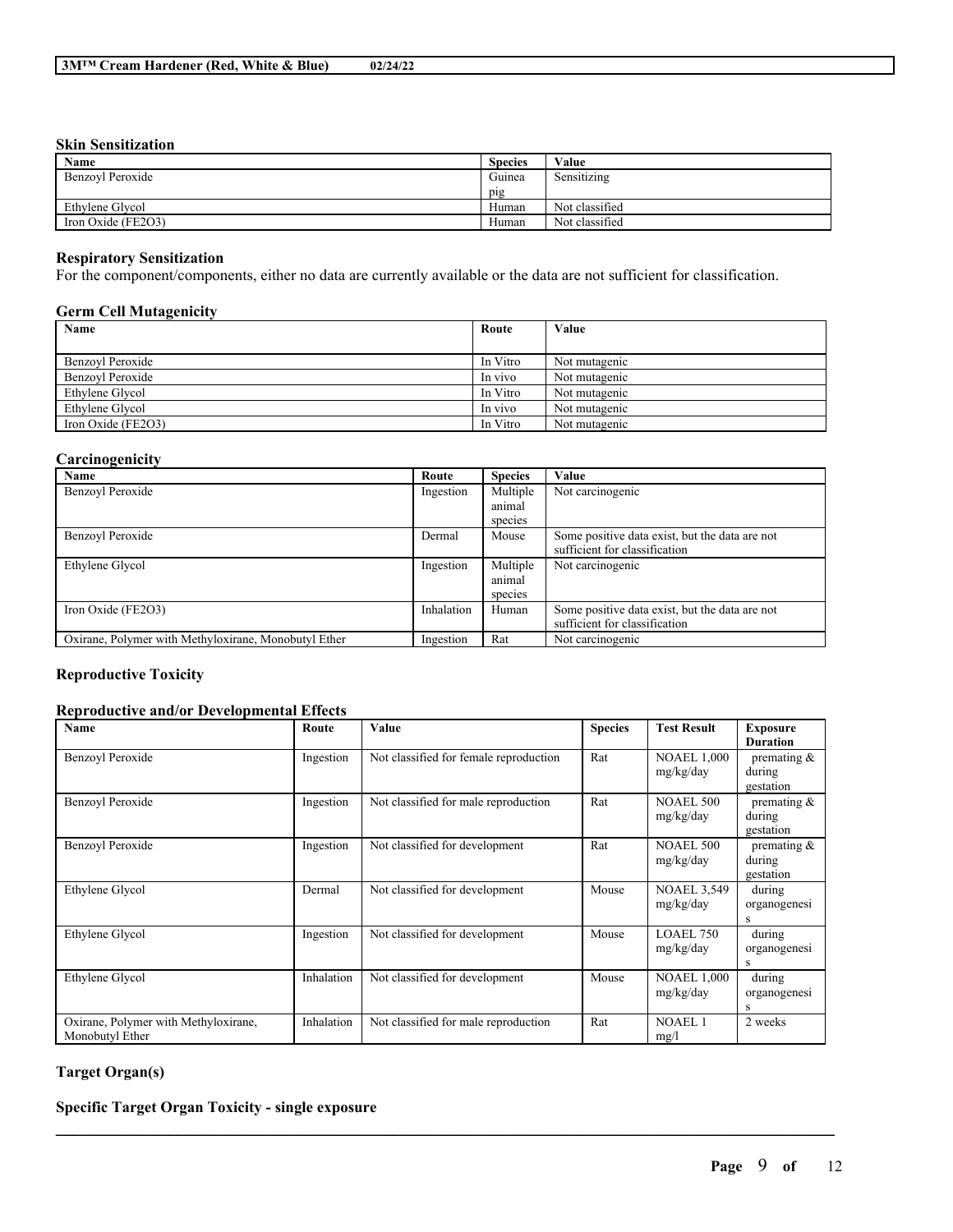| Name                                                       | Route     | Target Organ(s)                                                            | Value                                | <b>Species</b> | <b>Test Result</b>            | Exposure<br><b>Duration</b> |
|------------------------------------------------------------|-----------|----------------------------------------------------------------------------|--------------------------------------|----------------|-------------------------------|-----------------------------|
| Ethylene Glycol                                            | Ingestion | heart   nervous<br>system   kidney<br>and/or bladder<br>respiratory system | Causes damage to organs              | Human          | <b>NOAEL Not</b><br>available | poisoning<br>and/or abuse   |
| Ethylene Glycol                                            | Ingestion | central nervous<br>system depression                                       | May cause drowsiness or<br>dizziness | Human          | <b>NOAEL Not</b><br>available | poisoning<br>and/or abuse   |
| Ethylene Glycol                                            | Ingestion | liver                                                                      | Not classified                       | Human          | <b>NOAEL Not</b><br>available | poisoning<br>and/or abuse   |
| Oxirane, Polymer with<br>Methyloxirane, Monobutyl<br>Ether | Ingestion | nervous system                                                             | Not classified                       | Rat            | <b>NOAEL Not</b><br>available |                             |

# **Specific Target Organ Toxicity - repeated exposure**

| Name                                                       | Route      | <b>Target Organ(s)</b>                                                                        | Value                                                                              | <b>Species</b>                | <b>Test Result</b>                  | <b>Exposure</b><br><b>Duration</b> |
|------------------------------------------------------------|------------|-----------------------------------------------------------------------------------------------|------------------------------------------------------------------------------------|-------------------------------|-------------------------------------|------------------------------------|
| Ethylene Glycol                                            | Ingestion  | kidney and/or<br>bladder                                                                      | Some positive data exist, but the<br>data are not sufficient for<br>classification | Rat                           | <b>NOAEL 200</b><br>mg/kg/day       | 2 years                            |
| Ethylene Glycol                                            | Ingestion  | vascular system                                                                               | Not classified                                                                     | Rat                           | <b>NOAEL 200</b><br>mg/kg/day       | 2 years                            |
| Ethylene Glycol                                            | Ingestion  | heart  <br>hematopoietic<br>system   liver  <br>immune system  <br>muscles                    | Not classified                                                                     | Rat                           | <b>NOAEL</b><br>1,000<br>mg/kg/day  | 2 years                            |
| Ethylene Glycol                                            | Ingestion  | respiratory system                                                                            | Not classified                                                                     | Mouse                         | <b>NOAEL</b><br>12,000<br>mg/kg/day | 2 years                            |
| Ethylene Glycol                                            | Ingestion  | skin   endocrine<br>system   bone, teeth,<br>nails, and/or hair  <br>nervous system  <br>eyes | Not classified                                                                     | Multiple<br>animal<br>species | <b>NOAEL</b><br>1,000<br>mg/kg/day  | 2 years                            |
| Iron Oxide (FE2O3)                                         | Inhalation | pulmonary fibrosis  <br>pneumoconiosis                                                        | Not classified                                                                     | Human                         | <b>NOAEL Not</b><br>available       | occupational<br>exposure           |
| Oxirane, Polymer with<br>Methyloxirane, Monobutyl<br>Ether | Inhalation | endocrine system  <br>hematopoietic<br>system   liver  <br>nervous system                     | Not classified                                                                     | Rat                           | <b>NOAEL1</b><br>mg/l               | 2 weeks                            |
| Oxirane, Polymer with<br>Methyloxirane, Monobutyl<br>Ether | Inhalation | kidney and/or<br>bladder                                                                      | Not classified                                                                     | Rat                           | <b>NOAEL</b><br>$0.005$ mg/l        | 2 weeks                            |
| Oxirane, Polymer with<br>Methyloxirane, Monobutyl<br>Ether | Inhalation | respiratory system                                                                            | Not classified                                                                     | Rat                           | <b>LOAEL</b><br>$0.001$ mg/l        | 2 weeks                            |
| Oxirane, Polymer with<br>Methyloxirane, Monobutyl<br>Ether | Inhalation | heart                                                                                         | Not classified                                                                     | Rat                           | NOAEL 0.5<br>mg/l                   | 2 weeks                            |
| Oxirane, Polymer with<br>Methyloxirane, Monobutyl<br>Ether | Ingestion  | liver   kidney and/or<br>bladder                                                              | Some positive data exist, but the<br>data are not sufficient for<br>classification | Rat                           | <b>NOAEL 145</b><br>mg/kg/day       | 90 days                            |
| Oxirane, Polymer with<br>Methyloxirane, Monobutyl<br>Ether | Ingestion  | hematopoietic<br>system                                                                       | Not classified                                                                     | Rat                           | <b>NOAEL 500</b><br>mg/kg/day       | 2 years                            |
| Oxirane, Polymer with<br>Methyloxirane, Monobutyl<br>Ether | Ingestion  | heart   endocrine<br>system   respiratory<br>system                                           | Not classified                                                                     | Rat                           | <b>NOAEL</b><br>3,770<br>mg/kg/day  | 90 days                            |

### **Aspiration Hazard**

For the component/components, either no data are currently available or the data are not sufficient for classification.

Please contact the address or phone number listed on the first page of the SDS for additional toxicological information **on this material and/or its components.**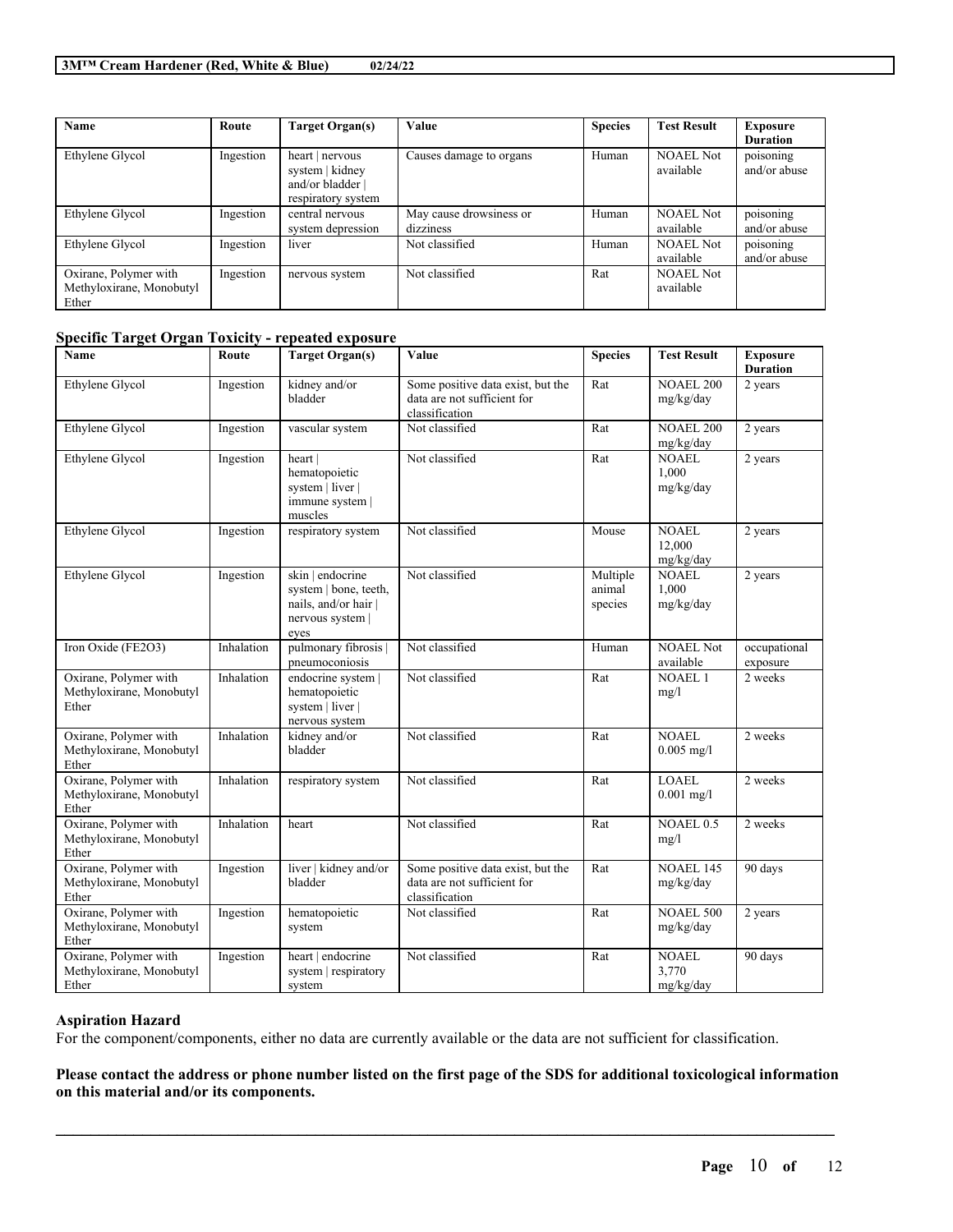# **SECTION 12: Ecological information**

# **Ecotoxicological information**

Please contact the address or phone number listed on the first page of the SDS for additional ecotoxicological information on this material and/or its components.

# **Chemical fate information**

Please contact the address or phone number listed on the first page of the SDS for additional chemical fate information on this material and/or its components.

# **SECTION 13: Disposal considerations**

# **13.1. Disposal methods**

Dispose of contents/ container in accordance with the local/regional/national/international regulations.

Dispose of waste product in a permitted industrial waste facility. As a disposal alternative, incinerate in a permitted waste incineration facility. Proper destruction may require the use of additional fuel during incineration processes. Empty drums/barrels/containers used for transporting and handling hazardous chemicals (chemical substances/mixtures/preparations classified as Hazardous as per applicable regulations) shall be considered, stored, treated  $\&$  disposed of as hazardous wastes unless otherwise defined by applicable waste regulations. Consult with the respective regulating authorities to determine the available treatment and disposal facilities.

# **SECTION 14: Transport Information**

For Transport Information, please visit http://3M.com/Transportinfo or call 1-800-364-3577 or 651-737-6501.

# **SECTION 15: Regulatory information**

# **15.1. US Federal Regulations**

Contact 3M for more information.

# **EPCRA 311/312 Hazard Classifications:**

| <b>Physical Hazards</b>                                      |  |
|--------------------------------------------------------------|--|
| Organic peroxide                                             |  |
|                                                              |  |
| Health Hazards                                               |  |
| Respiratory or Skin Sensitization                            |  |
| Serious eye damage or eye irritation                         |  |
| Specific target organ toxicity (single or repeated exposure) |  |

# Section 313 Toxic Chemicals subject to the reporting requirements of that section and 40 CFR part 372 (EPCRA):

 $\mathcal{L}_\mathcal{L} = \mathcal{L}_\mathcal{L} = \mathcal{L}_\mathcal{L} = \mathcal{L}_\mathcal{L} = \mathcal{L}_\mathcal{L} = \mathcal{L}_\mathcal{L} = \mathcal{L}_\mathcal{L} = \mathcal{L}_\mathcal{L} = \mathcal{L}_\mathcal{L} = \mathcal{L}_\mathcal{L} = \mathcal{L}_\mathcal{L} = \mathcal{L}_\mathcal{L} = \mathcal{L}_\mathcal{L} = \mathcal{L}_\mathcal{L} = \mathcal{L}_\mathcal{L} = \mathcal{L}_\mathcal{L} = \mathcal{L}_\mathcal{L}$ 

| Ingredient                     | <b>C.A.S. No</b> | $\%$ by Wt                |
|--------------------------------|------------------|---------------------------|
| Ethylene Glycol                | $107 - 21 - 1$   | Trade Secret $\leq$ 7.5   |
| Zinc Stearate (ZINC COMPOUNDS) | 557-05-1         | Trade Secret 1 - 10       |
| Benzoyl Peroxide               | 94-36-0          | Trade Secret 30 -<br>- 60 |
| Ferric Ferrocyanide (CYANIDES) | 14038-43-8       | Trade Secret $\leq 1$     |

# **15.2. State Regulations**

Contact 3M for more information.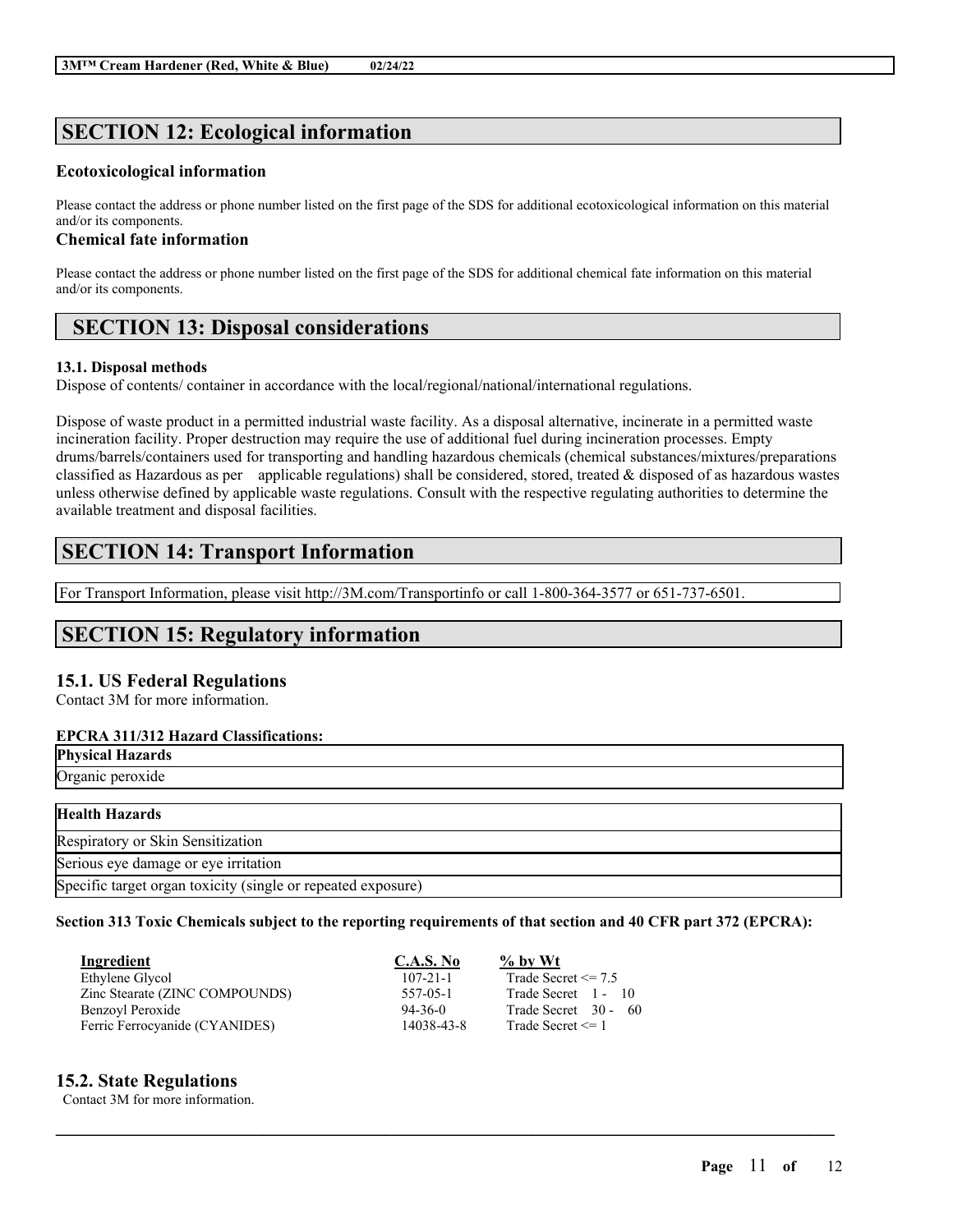# **15.3. Chemical Inventories**

The components of this product are in compliance with the chemical notification requirements of TSCA. All required components of this product are listed on the active portion of the TSCA Inventory.

Contact 3M for more information.

# **15.4. International Regulations**

Contact 3M for more information.

**This SDS has been prepared to meet the U.S. OSHA Hazard Communication Standard, 29 CFR 1910.1200.**

# **SECTION 16: Other information**

# **NFPA Hazard Classification**

**Health:** 2 **Flammability:** 1 **Instability:** 0 **Special Hazards:** Oxidizer

National Fire Protection Association (NFPA) hazard ratings are designed for use by emergency response personnel to address the hazards that are presented by short-term, acute exposure to a material under conditions of fire, spill, or similar emergencies. Hazard ratings are primarily based on the inherent physical and toxic properties of the material but also include the toxic properties of combustion or decomposition products that are known to be generated in significant quantities.

### **HMIS Hazard Classification Health:** 4 **Flammability:** 1 **Physical Hazard:** 0 **Personal Protection:** X - See PPE section.

Hazardous Material Identification System (HMIS® IV) hazard ratings are designed to inform employees of chemical hazards in the workplace. These ratings are based on the inherent properties of the material under expected conditions of normal use and are not intended for use in emergency situations. HMIS® IV ratings are to be used with a fully implemented HMIS® IV program. HMIS® is a registered mark of the American Coatings Association (ACA).

| <b>Document Group:</b> | 29-5993-0 | <b>Version Number:</b>  | 6.00     |
|------------------------|-----------|-------------------------|----------|
| <b>Issue Date:</b>     | 02/24/22  | <b>Supercedes Date:</b> | 12/07/21 |

DISCLAIMER: The information in this Safety Data Sheet (SDS) is believed to be correct as of the date issued. 3M MAKES NO WARRANTIES, EXPRESSED OR IMPLIED, INCLUDING, BUT NOT LIMITED TO, ANY IMPLIED WARRANTY OF MERCHANTABILITY OR FITNESS FOR A PARTICULAR PURPOSE OR COURSE OF PERFORMANCE OR USAGE OF TRADE. User is responsible for determining whether the 3M product is fit for a particular purpose and suitable for user's method of use or application. Given the variety of factors that can affect the use and application of a 3M product, some of which are uniquely within the user's knowledge and control, it is essential that the user evaluate the 3M product to determine whether it is fit for a particular purpose and suitable for user's method of use or application.

3M provides information in electronic form as a service to its customers. Due to the remote possibility that electronic transfer may have resulted in errors, omissions or alterations in this information, 3M makes no representations as to its completeness or accuracy. In addition, information obtained from a database may not be as current as the information in the SDS available directly from 3M.

 $\mathcal{L}_\mathcal{L} = \mathcal{L}_\mathcal{L} = \mathcal{L}_\mathcal{L} = \mathcal{L}_\mathcal{L} = \mathcal{L}_\mathcal{L} = \mathcal{L}_\mathcal{L} = \mathcal{L}_\mathcal{L} = \mathcal{L}_\mathcal{L} = \mathcal{L}_\mathcal{L} = \mathcal{L}_\mathcal{L} = \mathcal{L}_\mathcal{L} = \mathcal{L}_\mathcal{L} = \mathcal{L}_\mathcal{L} = \mathcal{L}_\mathcal{L} = \mathcal{L}_\mathcal{L} = \mathcal{L}_\mathcal{L} = \mathcal{L}_\mathcal{L}$ 

# **3M USA SDSs are available at www.3M.com**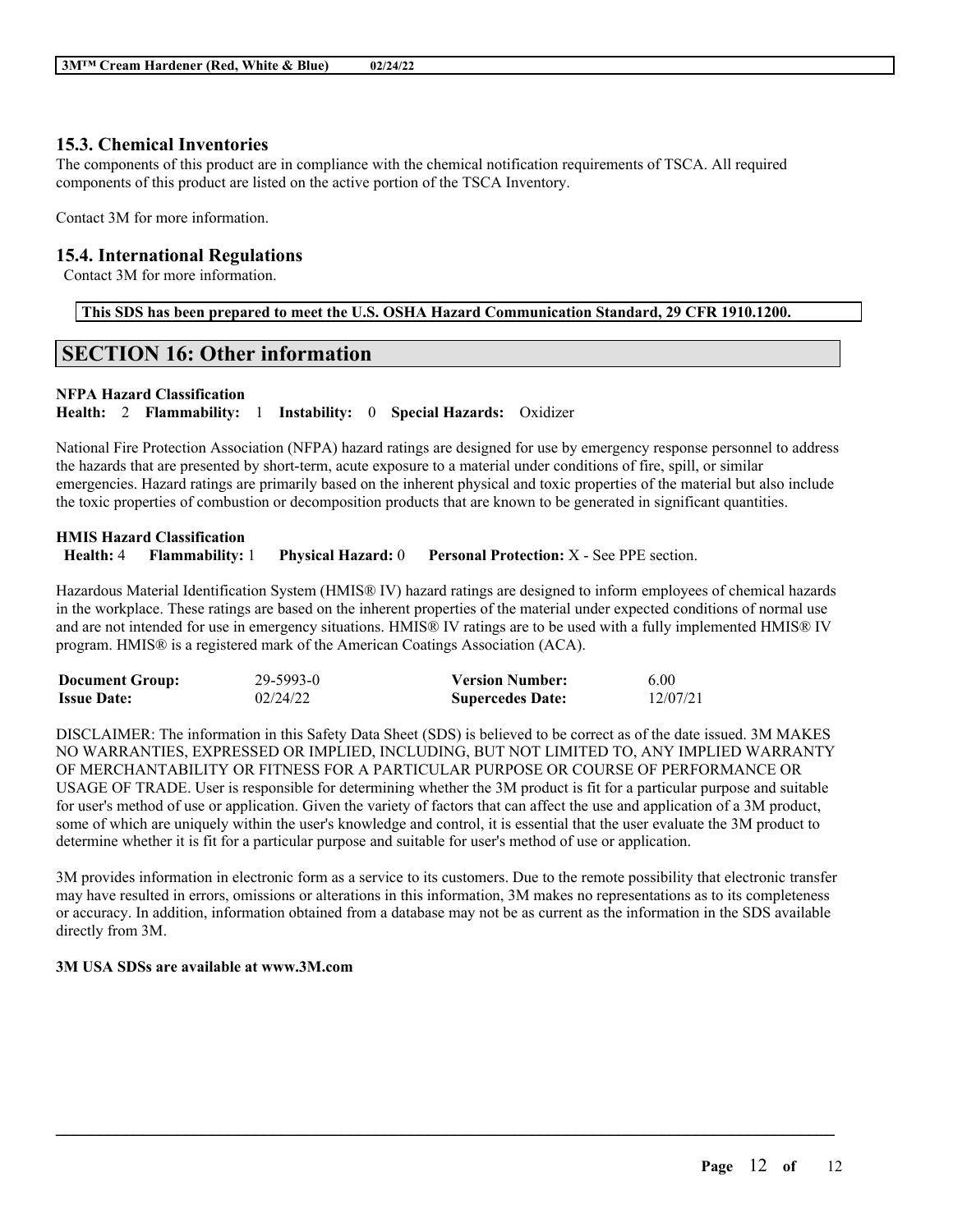

# **Safety Data Sheet**

#### Copyright,2021, 3M Company.

All rights reserved. Copying and/or downloading of this information for the purpose of properly utilizing 3M products is allowed provided that: (1) the information is copied in full with no changes unless prior written agreement is obtained from 3M, and (2) neither the copy nor the original is resold or otherwise distributed with the intention of earning a profit thereon.

| <b>Document Group:</b> | 24-8858-3 | <b>Version Number:</b>  | 6.05     |
|------------------------|-----------|-------------------------|----------|
| <b>Issue Date:</b>     | 06/24/21  | <b>Supercedes Date:</b> | 09/17/19 |

# **SECTION 1: Identification**

**1.1. Product identifier** 3M™ PLATINUM GLAZE 12011

# **Product Identification Numbers**

LB-K100-0549-1, 70-0080-0352-0

### **1.2. Recommended use and restrictions on use**

#### **Recommended use**

Automotive

**1.3. Supplier's details MANUFACTURER:** 3M **DIVISION:** Automotive Aftermarket

**ADDRESS:** 3M Center, St. Paul, MN 55144-1000, USA **Telephone:** 1-888-3M HELPS (1-888-364-3577)

# **1.4. Emergency telephone number**

1-800-364-3577 or (651) 737-6501 (24 hours)

# **SECTION 2: Hazard identification**

The label elements below were prepared in accordance with OSHA Hazard Communication Standard, 29 CFR 1910.1200. This information may be different from the actual product label information for labels regulated by other agencies.

 $\mathcal{L}_\mathcal{L} = \mathcal{L}_\mathcal{L} = \mathcal{L}_\mathcal{L} = \mathcal{L}_\mathcal{L} = \mathcal{L}_\mathcal{L} = \mathcal{L}_\mathcal{L} = \mathcal{L}_\mathcal{L} = \mathcal{L}_\mathcal{L} = \mathcal{L}_\mathcal{L} = \mathcal{L}_\mathcal{L} = \mathcal{L}_\mathcal{L} = \mathcal{L}_\mathcal{L} = \mathcal{L}_\mathcal{L} = \mathcal{L}_\mathcal{L} = \mathcal{L}_\mathcal{L} = \mathcal{L}_\mathcal{L} = \mathcal{L}_\mathcal{L}$ 

# **2.1. Hazard classification**

Flammable Liquid: Category 3. Serious Eye Damage/Irritation: Category 2A. Skin Sensitizer: Category 1B. Carcinogenicity: Category 1A. Specific Target Organ Toxicity (single exposure): Category 1. Specific Target Organ Toxicity (single exposure): Category 3. Specific Target Organ Toxicity (repeated exposure): Category 1.

**2.2. Label elements Signal word** Danger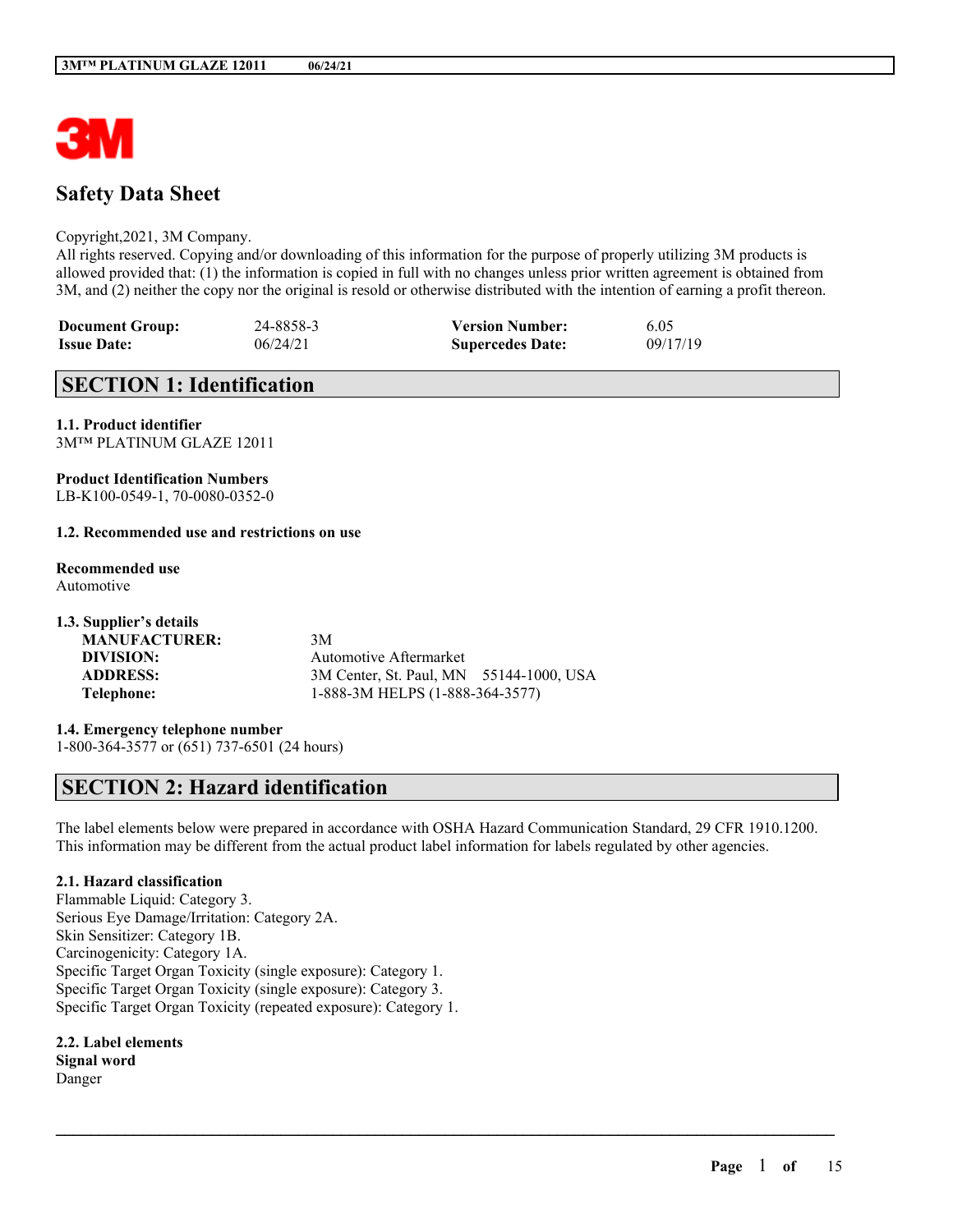# **Symbols**

Flame | Exclamation mark | Health Hazard |

**Pictograms**



**Hazard Statements** Flammable liquid and vapor.

Causes serious eye irritation. May cause an allergic skin reaction. May cause respiratory irritation. May cause drowsiness or dizziness. May cause cancer.

Causes damage to organs: liver | sensory organs |

Causes damage to organs through prolonged or repeated exposure: respiratory system | sensory organs |

May cause damage to organs through prolonged or repeated exposure: immune system | liver |

#### **Precautionary Statements General:**

Keep out of reach of children.

# **Prevention:**

Obtain special instructions before use. Do not handle until all safety precautions have been read and understood. Keep away from heat/sparks/open flames/hot surfaces. - No smoking. Ground/bond container and receiving equipment. Use only non-sparking tools. Take precautionary measures against static discharge. Keep container tightly closed. Use explosion-proof electrical/ventilating/lighting equipment. Do not breathe dust/fume/gas/mist/vapors/spray. Use only outdoors or in a well-ventilated area. Wear protective gloves and eye/face protection. Do not eat, drink or smoke when using this product. Wash thoroughly after handling. Contaminated work clothing must not be allowed out of the workplace.

#### **Response:**

IF INHALED: Remove person to fresh air and keep comfortable for breathing. IF ON SKIN (or hair): Take off immediately all contaminated clothing. Rinse skin with water/shower. IF IN EYES: Rinse cautiously with water for several minutes. Remove contact lenses, if present and easy to do.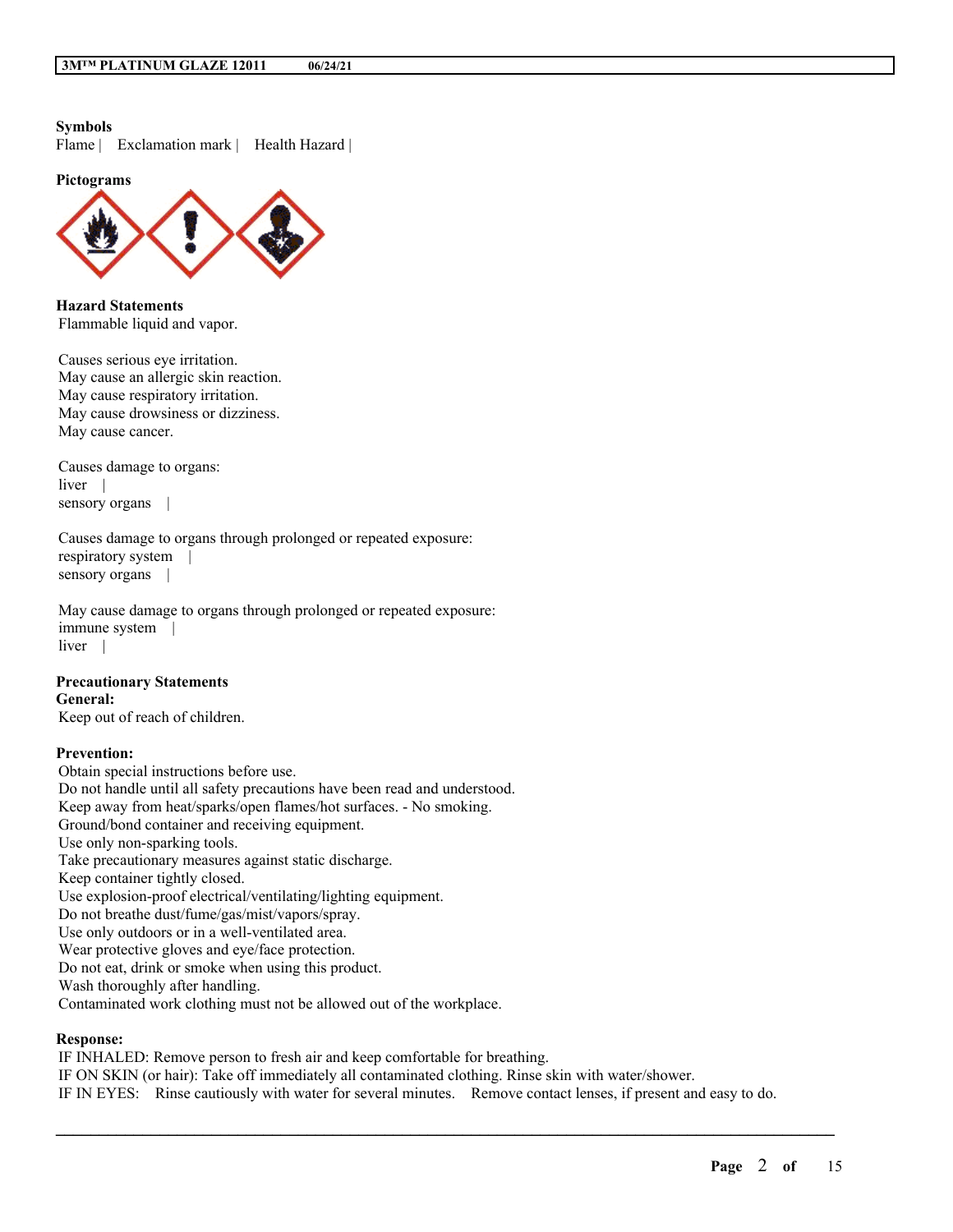# Continue rinsing.

If eye irritation persists: Get medical advice/attention. If skin irritation or rash occurs: Get medical advice/attention. Wash contaminated clothing before reuse. IF exposed or concerned: Get medical advice/attention. In case of fire: Use a fire fighting agent suitable for flammable liquids such as dry chemical or carbon dioxide to extinguish.

### **Storage:**

Store in a well-ventilated place. Keep container tightly closed. Keep cool. Store locked up.

### **Disposal:**

Dispose of contents/container in accordance with applicable local/regional/national/international regulations.

26% of the mixture consists of ingredients of unknown acute oral toxicity.

26% of the mixture consists of ingredients of unknown acute inhalation toxicity.

# **SECTION 3: Composition/information on ingredients**

| Ingredient                            | <b>C.A.S. No.</b> | $%$ by Wt                   |
|---------------------------------------|-------------------|-----------------------------|
| Limestone                             | 1317-65-3         | 30 Trade Secret *<br>$10 -$ |
| <b>POLYESTER RESIN</b>                | Trade Secret*     | 30 Trade Secret *<br>$10 -$ |
| <b>Styrene Monomer</b>                | Trade Secret*     | 30 Trade Secret *<br>$10 -$ |
| Talc                                  | 14807-96-6        | 10 Trade Secret *<br>$5 -$  |
| Titanium Dioxide                      | 13463-67-7        | 10 Trade Secret *<br>$5 -$  |
| Inert Filler                          | Trade Secret*     | 10 Trade Secret *<br>$5 -$  |
| Polyester Polymer                     | Trade Secret*     | 10 Trade Secret *<br>$5 -$  |
| Synthetic Crystalline-Free Silica Gel | 112926-00-8       | 1 - 5 Trade Secret *        |
| Organoclay                            | Trade Secret*     | 1 - 5 Trade Secret *        |
| Trimethylolpropane Triacrylate        | 15625-89-5        | $<$ 2.5 Trade Secret $*$    |
| Zinc Phosphate                        | 7779-90-0         | $0.5 - 1.5$ Trade Secret *  |
| Quartz Silica                         | 14808-60-7        | $\leq 0.2$ Trade Secret *   |

\*The specific chemical identity and/or exact percentage (concentration) of this composition has been withheld as a trade secret.

# **SECTION 4: First aid measures**

#### **4.1. Description of first aid measures**

#### **Inhalation:**

Remove person to fresh air. If you feel unwell, get medical attention.

#### **Skin Contact:**

Immediately wash with soap and water. Remove contaminated clothing and wash before reuse. If signs/symptoms develop, get medical attention.

#### **Eye Contact:**

Immediately flush with large amounts of water for at least 15 minutes. Remove contact lenses if easy to do. Continue rinsing. Immediately get medical attention.

 $\mathcal{L}_\mathcal{L} = \mathcal{L}_\mathcal{L} = \mathcal{L}_\mathcal{L} = \mathcal{L}_\mathcal{L} = \mathcal{L}_\mathcal{L} = \mathcal{L}_\mathcal{L} = \mathcal{L}_\mathcal{L} = \mathcal{L}_\mathcal{L} = \mathcal{L}_\mathcal{L} = \mathcal{L}_\mathcal{L} = \mathcal{L}_\mathcal{L} = \mathcal{L}_\mathcal{L} = \mathcal{L}_\mathcal{L} = \mathcal{L}_\mathcal{L} = \mathcal{L}_\mathcal{L} = \mathcal{L}_\mathcal{L} = \mathcal{L}_\mathcal{L}$ 

#### **If Swallowed:**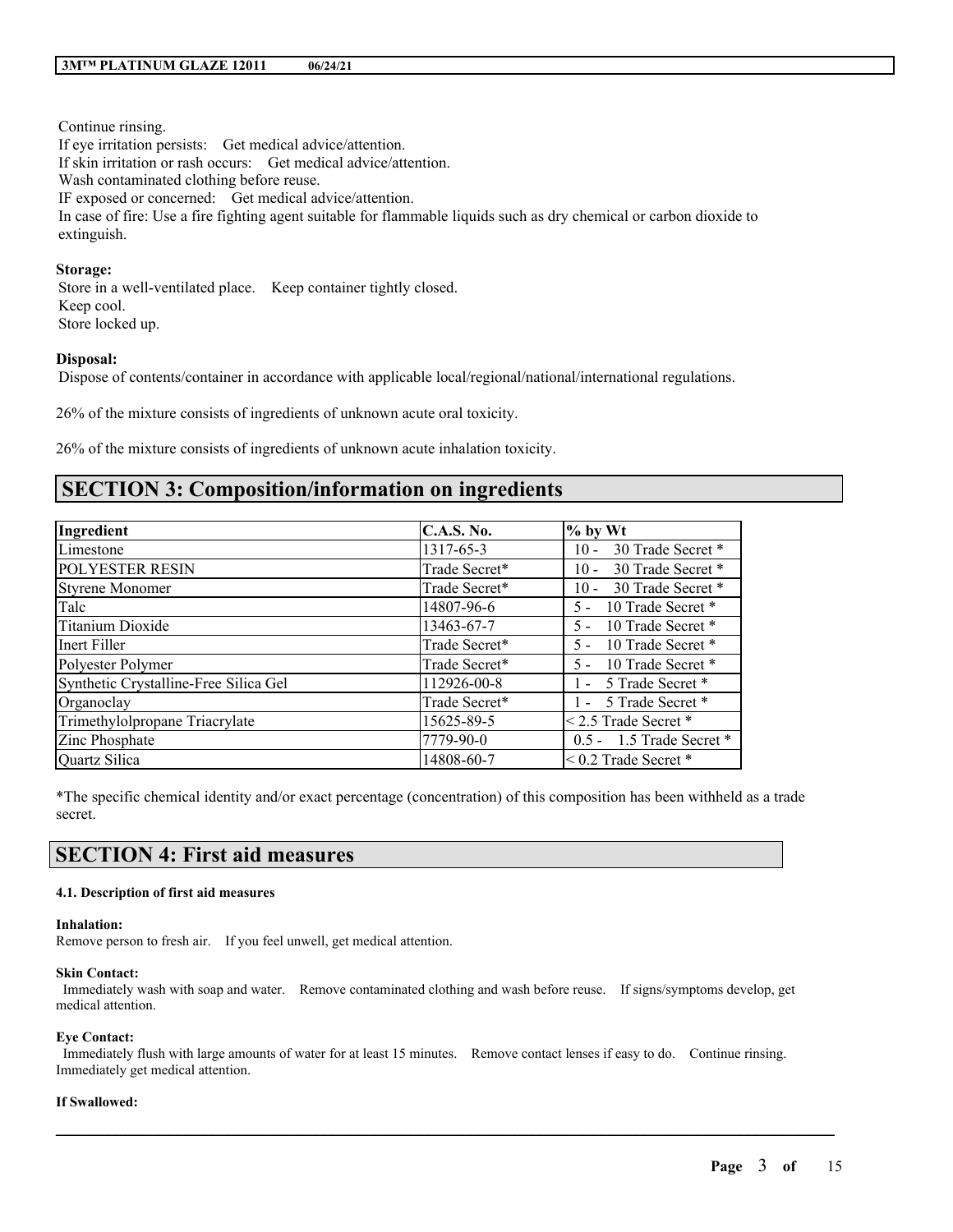Rinse mouth. If you feel unwell, get medical attention.

#### **4.2. Most important symptoms and effects, both acute and delayed**

Irritating to the respiratory tract (coughing, sneezing, nasal discharge, headache, hoarseness, and nose and throat pain). Allergic skin reaction (redness, swelling, blistering, and itching). Central nervous system depression (headache, dizziness, drowsiness, incoordination, nausea, slurred speech, giddiness, and unconsciousness). Target organ effects. See Section 11 for additional details. Target organ effects following prolonged or repeated exposure. See Section 11 for additional details.

#### **4.3. Indication of any immediate medical attention and special treatment required** Not applicable

# **SECTION 5: Fire-fighting measures**

### **5.1. Suitable extinguishing media**

In case of fire: Use a fire fighting agent suitable for flammable liquids such as dry chemical or carbon dioxide to extinguish.

### **5.2. Special hazards arising from the substance or mixture**

Closed containers exposed to heat from fire may build pressure and explode.

### **5.3. Special protective actions for fire-fighters**

Water may not effectively extinguish fire; however, it should be used to keep fire-exposed containers and surfaces cool and prevent explosive rupture. Wear full protective clothing, including helmet, self-contained, positive pressure or pressure demand breathing apparatus, bunker coat and pants, bands around arms, waist and legs, face mask, and protective covering for exposed areas of the head.

# **SECTION 6: Accidental release measures**

#### **6.1. Personal precautions, protective equipment and emergency procedures**

Evacuate area. Keep away from heat/sparks/open flames/hot surfaces. - No smoking. Use only non-sparking tools. Ventilate the area with fresh air. For large spill, or spills in confined spaces, provide mechanical ventilation to disperse or exhaust vapors, in accordance with good industrial hygiene practice. Warning! A motor could be an ignition source and could cause flammable gases or vapors in the spill area to burn or explode. Refer to other sections of this SDS for information regarding physical and health hazards, respiratory protection, ventilation, and personal protective equipment.

#### **6.2. Environmental precautions**

Avoid release to the environment. For larger spills, cover drains and build dikes to prevent entry into sewer systems or bodies of water.

# **6.3. Methods and material for containment and cleaning up**

Contain spill. Cover spill area with a fire-extinguishing foam. Working from around the edges of the spill inward, cover with bentonite, vermiculite, or commercially available inorganic absorbent material. Mix in sufficient absorbent until it appears dry. Remember, adding an absorbent material does not remove a physical, health, or environmental hazard. Collect as much of the spilled material as possible using non-sparking tools. Place in a metal container approved for transportation by appropriate authorities. Clean up residue with an appropriate solvent selected by a qualified and authorized person. Ventilate the area with fresh air. Read and follow safety precautions on the solvent label and SDS. Seal the container. Dispose of collected material as soon as possible in accordance with applicable local/regional/national/international regulations.

# **SECTION 7: Handling and storage**

# **7.1. Precautions for safe handling**

Keep out of reach of children. Do not handle until all safety precautions have been read and understood. Keep away from heat/sparks/open flames/hot surfaces. - No smoking. Use only non-sparking tools. Take precautionary measures against static discharge. Do not breathe dust/fume/gas/mist/vapors/spray. Do not get in eyes, on skin, or on clothing. Do not eat,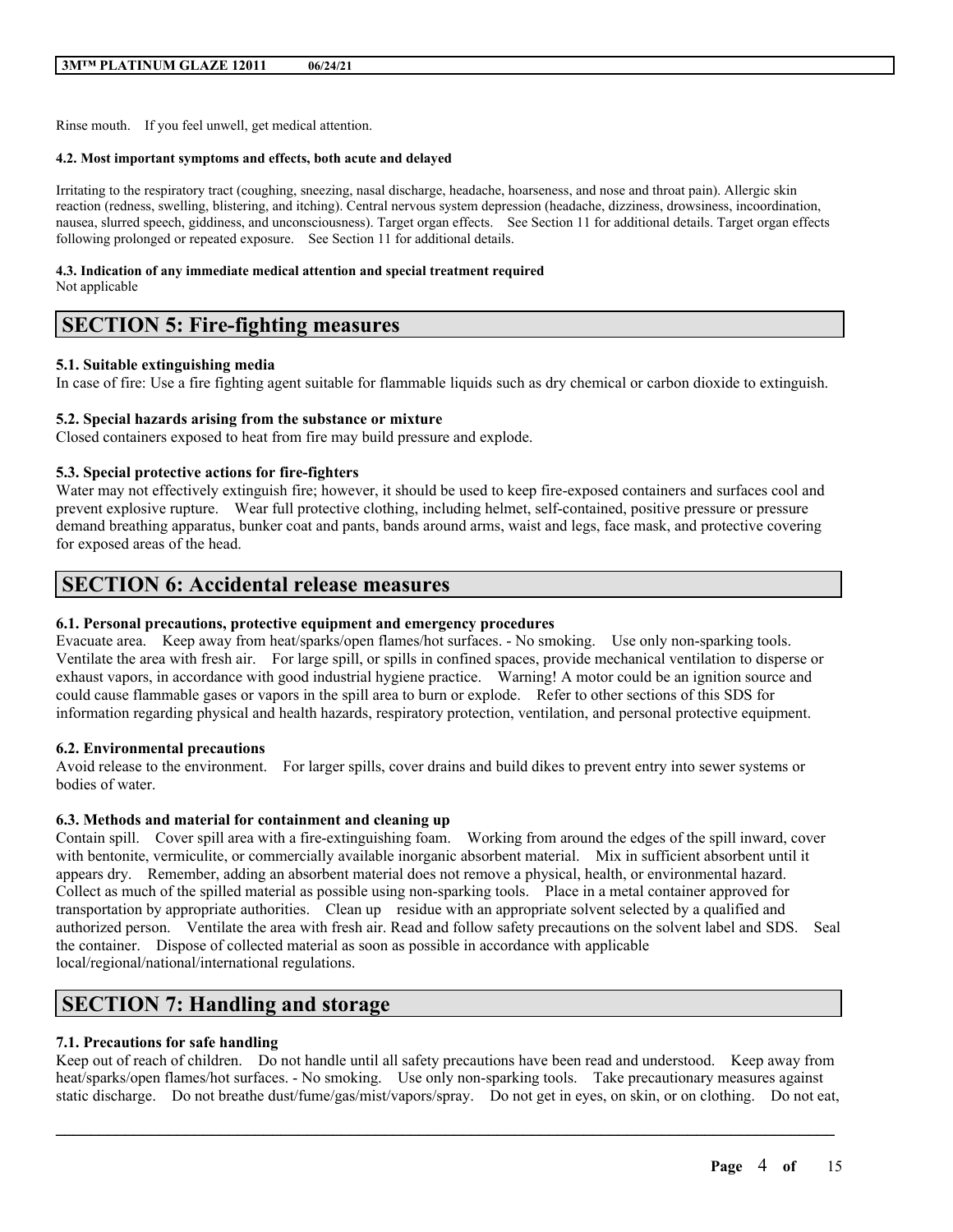drink or smoke when using this product. Wash thoroughly after handling. Contaminated work clothing should not be allowed out of the workplace. Avoid release to the environment. Wash contaminated clothing before reuse. Avoid contact with oxidizing agents (eg. chlorine, chromic acid etc.) Wear low static or properly grounded shoes. Use personal protective equipment (gloves, respirators, etc.) as required. To minimize the risk of ignition, determine applicable electrical classifications for the process using this product and select specific local exhaust ventilation equipment to avoid flammable vapor accumulation. Ground/bond container and receiving equipment if there is potential for static electricity accumulation during transfer.

# **7.2. Conditions for safe storage including any incompatibilities**

Store in a well-ventilated place. Keep cool. Keep container tightly closed to prevent loss of stabilizing materials. Store away from heat. Store away from acids. Store away from strong bases. Store away from oxidizing agents.

# **SECTION 8: Exposure controls/personal protection**

# **8.1. Control parameters**

# **Occupational exposure limits**

If a component is disclosed in section 3 but does not appear in the table below, an occupational exposure limit is not available for the component.

| Ingredient                     | <b>C.A.S. No.</b> | Agency       | Limit type                          | <b>Additional Comments</b> |
|--------------------------------|-------------------|--------------|-------------------------------------|----------------------------|
| SILICA, AMORPHOUS              | 112926-00-        | <b>OSHA</b>  | TWA:20 millions of                  |                            |
|                                | 8                 |              | particles/cu. ft.;TWA               |                            |
|                                |                   |              | concentration:0.8 mg/m3             |                            |
| Limestone                      | 1317-65-3         | <b>OSHA</b>  | TWA(as total dust):15               |                            |
|                                |                   |              | mg/m3;TWA(respirable                |                            |
|                                |                   |              | fraction):5 mg/m3                   |                            |
| <b>Titanium Dioxide</b>        | 13463-67-7        | <b>ACGIH</b> | $TWA:10$ mg/m $3$                   | A4: Not class, as human    |
|                                |                   |              |                                     | carcin                     |
| <b>Titanium Dioxide</b>        | 13463-67-7        | <b>OSHA</b>  | TWA(as total dust):15 mg/m3         |                            |
| Talc                           | 14807-96-6        | <b>ACGIH</b> | TWA(respirable fraction):2          | A4: Not class. as human    |
|                                |                   |              | mg/m3                               | carcin                     |
| Talc                           | 14807-96-6        | <b>OSHA</b>  | <b>TWA</b>                          |                            |
|                                |                   |              | concentration(respirable):0.1       |                            |
|                                |                   |              | $mg/m3(2.4$ millions of             |                            |
|                                |                   |              | particles/cu. ft.); TWA:20          |                            |
|                                |                   |              | millions of particles/cu. ft.       |                            |
| Quartz Silica                  | 14808-60-7        | <b>ACGIH</b> | TWA(respirable                      | A2: Suspected human        |
|                                |                   |              | fraction): $0.025$ mg/m3            | carcin.                    |
| Quartz Silica                  | 14808-60-7        | <b>OSHA</b>  | TWA Table Z-                        |                            |
|                                |                   |              | 1(respirable):0.05                  |                            |
|                                |                   |              | mg/m3; TWA Table Z-                 |                            |
|                                |                   |              | $3$ (respirable):0.1 mg/m $3$ ; TWA |                            |
|                                |                   |              | concentration(respirable):0.1       |                            |
|                                |                   |              | $mg/m3(2.4$ millions of             |                            |
|                                |                   |              | particles/cu. ft.)                  |                            |
| Trimethylolpropane Triacrylate | 15625-89-5        | <b>AIHA</b>  | $TWA:1$ mg/m3                       | <b>SKIN</b>                |
| <b>Inert Filler</b>            | Trade             | Manufacturer | TWA(as non-fibrous,                 |                            |
|                                | Secret            | determined   | respirable)(8 hours):3              |                            |
|                                |                   |              | mg/m3;TWA(as non-fibrous,           |                            |
|                                |                   |              | inhalable fraction)(8 hours):10     |                            |
|                                |                   |              | mg/m3                               |                            |
| Inert Filler                   | Trade             | <b>ACGIH</b> | TWA(as fiber):0.2 fiber/cc          | A2: Suspected human        |
|                                | Secret            |              |                                     | carcin.                    |
| <b>Inert Filler</b>            | Trade             | <b>ACGIH</b> | TWA(as fiber):1 fiber/cc            | A3: Confirmed animal       |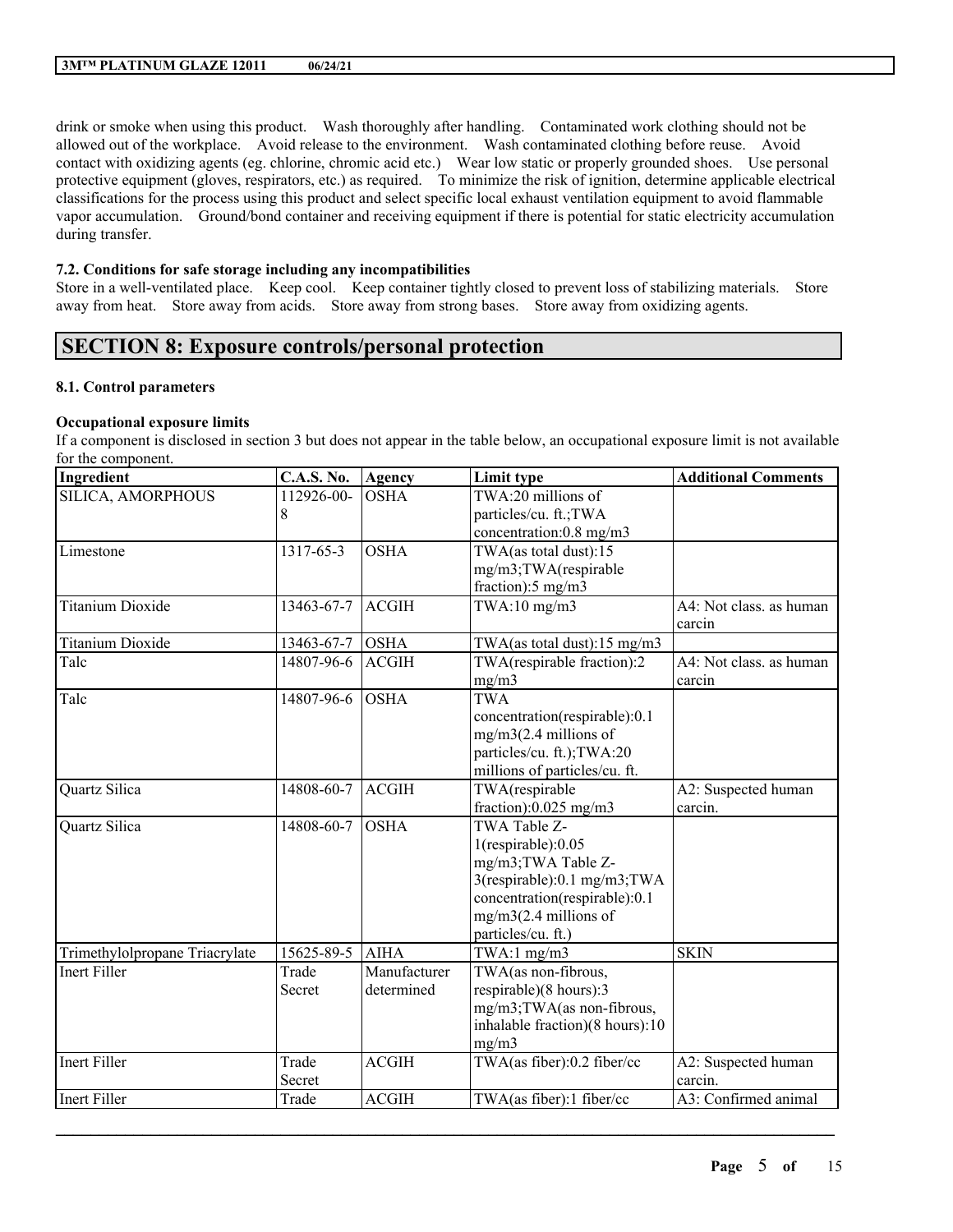|                        | Secret |              |                              | carcin.                 |
|------------------------|--------|--------------|------------------------------|-------------------------|
| Inert Filler           | Trade  | <b>ACGIH</b> | TWA(as fiber):1 fiber/cc     | A4: Not class, as human |
|                        | Secret |              |                              | carcin                  |
| Inert Filler           | Trade  | <b>ACGIH</b> | TWA(inhalable fraction):5    | A4: Not class, as human |
|                        | Secret |              | mg/m3                        | carcin                  |
| <b>Styrene Monomer</b> | Trade  | ACGIH        | TWA:10 ppm;STEL:20 ppm       | A3: Confirmed animal    |
|                        | Secret |              |                              | carcin., Ototoxicant    |
| <b>Styrene Monomer</b> | Trade  | <b>OSHA</b>  | $TWA:100$ ppm; CEIL: 200 ppm |                         |
|                        | Secret |              |                              |                         |

ACGIH : American Conference of Governmental Industrial Hygienists

AIHA : American Industrial Hygiene Association

CMRG : Chemical Manufacturer's Recommended Guidelines

OSHA : United States Department of Labor - Occupational Safety and Health Administration

TWA: Time-Weighted-Average

STEL: Short Term Exposure Limit

CEIL: Ceiling

### **8.2. Exposure controls**

# **8.2.1. Engineering controls**

Use general dilution ventilation and/or local exhaust ventilation to control airborne exposures to below relevant Exposure Limits and/or control dust/fume/gas/mist/vapors/spray. If ventilation is not adequate, use respiratory protection equipment. Use explosion-proof ventilation equipment.

# **8.2.2. Personal protective equipment (PPE)**

# **Eye/face protection**

Select and use eye/face protection to prevent contact based on the results of an exposure assessment. The following eye/face protection(s) are recommended: Indirect Vented Goggles

# **Skin/hand protection**

Select and use gloves and/or protective clothing approved to relevant local standards to prevent skin contact based on the results of an exposure assessment. Selection should be based on use factors such as exposure levels, concentration of the substance or mixture, frequency and duration, physical challenges such as temperature extremes, and other use conditions. Consult with your glove and/or protective clothing manufacturer for selection of appropriate compatible gloves/protective clothing. Note: Nitrile gloves may be worn over polymer laminate gloves to improve dexterity. Gloves made from the following material(s) are recommended: Fluoroelastomer Polymer laminate

If this product is used in a manner that presents a higher potential for exposure (eg. spraying, high splash potential etc.), then use of protective coveralls may be necessary. Select and use body protection to prevent contact based on the results of an exposure assessment. The following protective clothing material(s) are recommended: Apron - polymer laminate

# **Respiratory protection**

An exposure assessment may be needed to decide if a respirator is required. If a respirator is needed, use respirators as part of a full respiratory protection program. Based on the results of the exposure assessment, select from the following respirator type(s) to reduce inhalation exposure:

 $\mathcal{L}_\mathcal{L} = \mathcal{L}_\mathcal{L} = \mathcal{L}_\mathcal{L} = \mathcal{L}_\mathcal{L} = \mathcal{L}_\mathcal{L} = \mathcal{L}_\mathcal{L} = \mathcal{L}_\mathcal{L} = \mathcal{L}_\mathcal{L} = \mathcal{L}_\mathcal{L} = \mathcal{L}_\mathcal{L} = \mathcal{L}_\mathcal{L} = \mathcal{L}_\mathcal{L} = \mathcal{L}_\mathcal{L} = \mathcal{L}_\mathcal{L} = \mathcal{L}_\mathcal{L} = \mathcal{L}_\mathcal{L} = \mathcal{L}_\mathcal{L}$ 

Half facepiece or full facepiece air-purifying respirator suitable for organic vapors and particulates

For questions about suitability for a specific application, consult with your respirator manufacturer.

# **SECTION 9: Physical and chemical properties**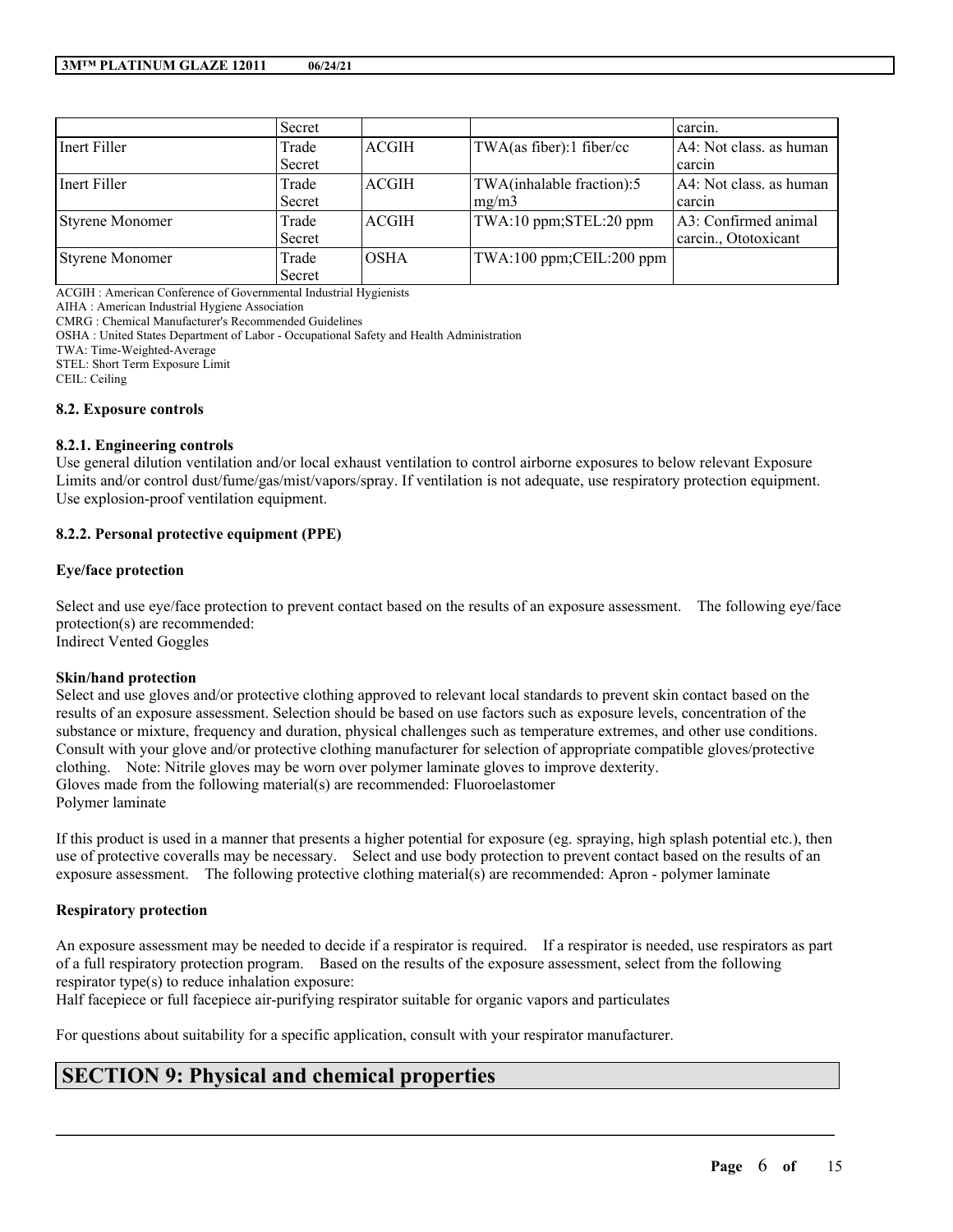|  | 9.1. Information on basic physical and chemical properties |  |  |  |  |  |  |
|--|------------------------------------------------------------|--|--|--|--|--|--|
|--|------------------------------------------------------------|--|--|--|--|--|--|

| Appearance                                |                                                          |
|-------------------------------------------|----------------------------------------------------------|
| <b>Physical state</b>                     | Liquid                                                   |
| Color                                     | Off-White                                                |
| Odor                                      | <b>Pungent Styrene</b>                                   |
| <b>Odor threshold</b>                     | No Data Available                                        |
| pН                                        | No Data Available                                        |
| <b>Melting point</b>                      | No Data Available                                        |
| <b>Boiling Point</b>                      | $293$ °F                                                 |
| <b>Flash Point</b>                        | 88 °F [Test Method: Pensky-Martens Closed Cup]           |
| <b>Evaporation rate</b>                   | No Data Available                                        |
| <b>Flammability (solid, gas)</b>          | Not Applicable                                           |
| <b>Flammable Limits(LEL)</b>              | 0.9 % [Details: based on styrene]                        |
| <b>Flammable Limits(UEL)</b>              | 6.8 % [Details: based on styrene]                        |
| <b>Vapor Pressure</b>                     | $4.5 \text{ mmHg}$                                       |
| <b>Vapor Density</b>                      | No Data Available                                        |
| <b>Density</b>                            | $1.02$ g/ml                                              |
| <b>Specific Gravity</b>                   | 1.02 $[RefStd:WATER=1]$                                  |
| <b>Solubility in Water</b>                | Nil                                                      |
| Solubility-non-water                      | No Data Available                                        |
| Partition coefficient: n-octanol/water    | No Data Available                                        |
| <b>Autoignition temperature</b>           | No Data Available                                        |
| <b>Decomposition temperature</b>          | No Data Available                                        |
| <b>Viscosity</b>                          | 30,400 - 36,000 centipoise                               |
| <b>Hazardous Air Pollutants</b>           | 0.363 lb HAPS/lb solids [Test Method: Calculated]        |
| <b>Volatile Organic Compounds</b>         | 20.1 % weight [Test Method: calculated per CARB title 2] |
| <b>Volatile Organic Compounds</b>         | 241 g/l [Test Method: calculated SCAQMD rule 443.1]      |
| <b>Percent volatile</b>                   | 20.5 % weight                                            |
| <b>VOC Less H2O &amp; Exempt Solvents</b> | 242 g/l [Test Method: calculated SCAQMD rule 443.1]      |
|                                           |                                                          |

# **SECTION 10: Stability and reactivity**

#### **10.1. Reactivity**

This material may be reactive with certain agents under certain conditions - see the remaining headings in this section.

#### **10.2. Chemical stability**

Stable. Stable under normal conditions. May become unstable at elevated temperatures and/or pressure.

#### **10.3. Possibility of hazardous reactions**

Hazardous polymerization will not occur.

#### **10.4. Conditions to avoid** Sparks and/or flames

Heat

# **10.5. Incompatible materials**

Strong acids Strong oxidizing agents Alkali and alkaline earth metals Strong bases

# **10.6. Hazardous decomposition products**

Carbon monoxide Not Specified

**Substance Condition**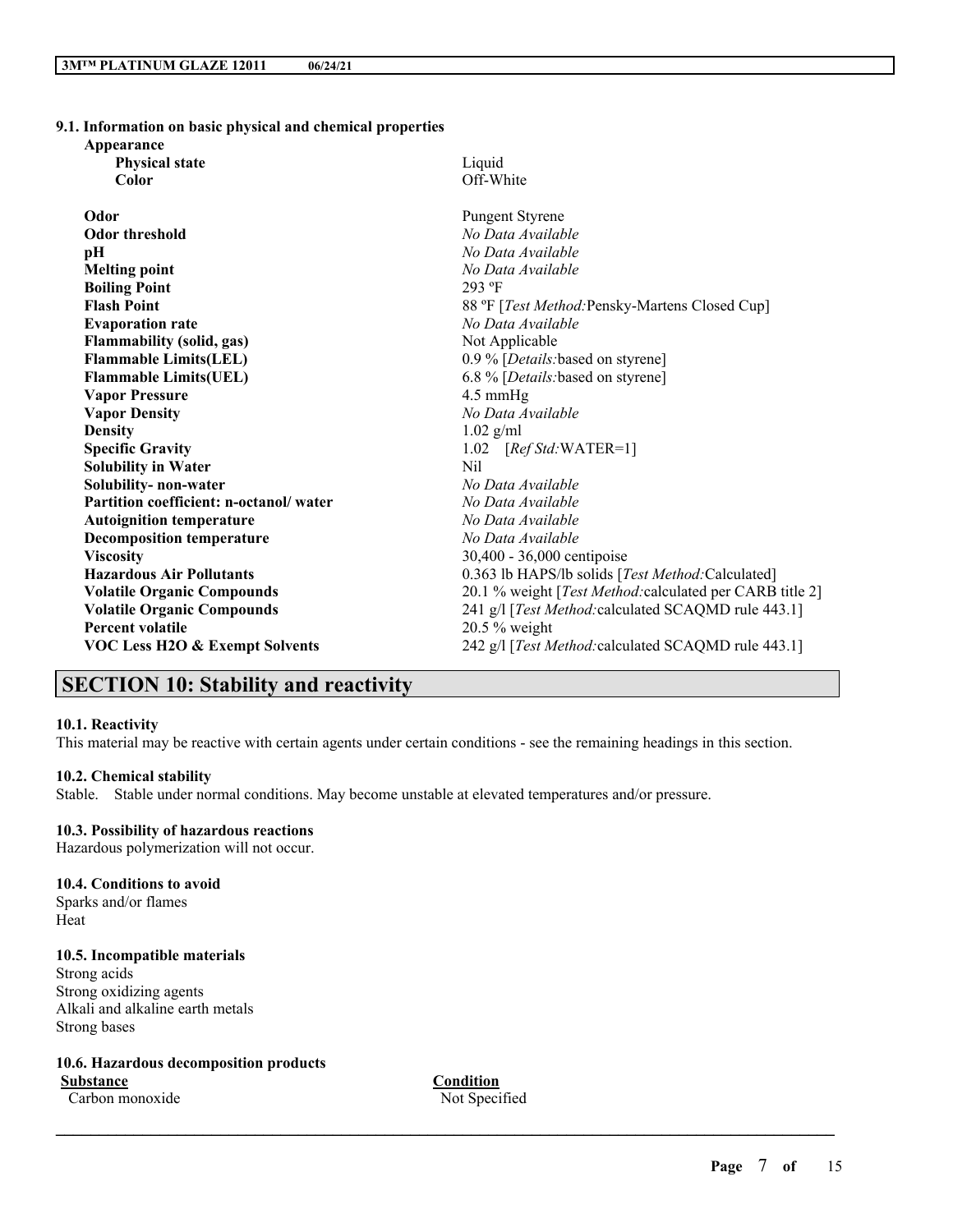Carbon dioxide Not Specified

# **SECTION 11: Toxicological information**

The information below may not be consistent with the material classification in Section 2 if specific ingredient **classifications are mandated by a competent authority. In addition, toxicological data on ingredients may not be** reflected in the material classification and/or the signs and symptoms of exposure, because an ingredient may be present below the threshold for labeling, an ingredient may not be available for exposure, or the data may not be **relevant to the material as a whole.**

**11.1. Information on Toxicological effects**

**Signs and Symptoms of Exposure**

Based on test data and/or information on the components, this material may produce the following health effects:

#### **Inhalation:**

May be harmful if inhaled.

Respiratory Tract Irritation: Signs/symptoms may include cough, sneezing, nasal discharge, headache, hoarseness, and nose and throat pain.

May cause additional health effects (see below).

#### **Skin Contact:**

Mild Skin Irritation: Signs/symptoms may include localized redness, swelling, itching, and dryness. Allergic Skin Reaction (non-photo induced): Signs/symptoms may include redness, swelling, blistering, and itching.

May cause additional health effects (see below).

#### **Eye Contact:**

Severe Eye Irritation: Signs/symptoms may include significant redness, swelling, pain, tearing, cloudy appearance of the cornea, and impaired vision.

#### **Ingestion:**

Gastrointestinal Irritation: Signs/symptoms may include abdominal pain, stomach upset, nausea, vomiting and diarrhea.

May cause additional health effects (see below).

# **Additional Health Effects:**

#### **Single exposure may cause target organ effects:**

Auditory Effects: Signs/symptoms may include hearing impairment, balance dysfunction and ringing in the ears.

Liver Effects: Signs/symptoms may include loss of appetite, weight loss, fatigue, weakness, abdominal tenderness and jaundice.

Central Nervous System (CNS) Depression: Signs/symptoms may include headache, dizziness, drowsiness, incoordination, nausea, slowed reaction time, slurred speech, giddiness, and unconsciousness.

#### **Prolonged or repeated exposure may cause target organ effects:**

Pneumoconiosis: Sign/symptoms may include persistent cough, breathlessness, chest pain, increased amounts of sputum, and changes in lung function tests.

 $\mathcal{L}_\mathcal{L} = \mathcal{L}_\mathcal{L} = \mathcal{L}_\mathcal{L} = \mathcal{L}_\mathcal{L} = \mathcal{L}_\mathcal{L} = \mathcal{L}_\mathcal{L} = \mathcal{L}_\mathcal{L} = \mathcal{L}_\mathcal{L} = \mathcal{L}_\mathcal{L} = \mathcal{L}_\mathcal{L} = \mathcal{L}_\mathcal{L} = \mathcal{L}_\mathcal{L} = \mathcal{L}_\mathcal{L} = \mathcal{L}_\mathcal{L} = \mathcal{L}_\mathcal{L} = \mathcal{L}_\mathcal{L} = \mathcal{L}_\mathcal{L}$ 

Ocular Effects: Signs/symptoms may include blurred or significantly impaired vision.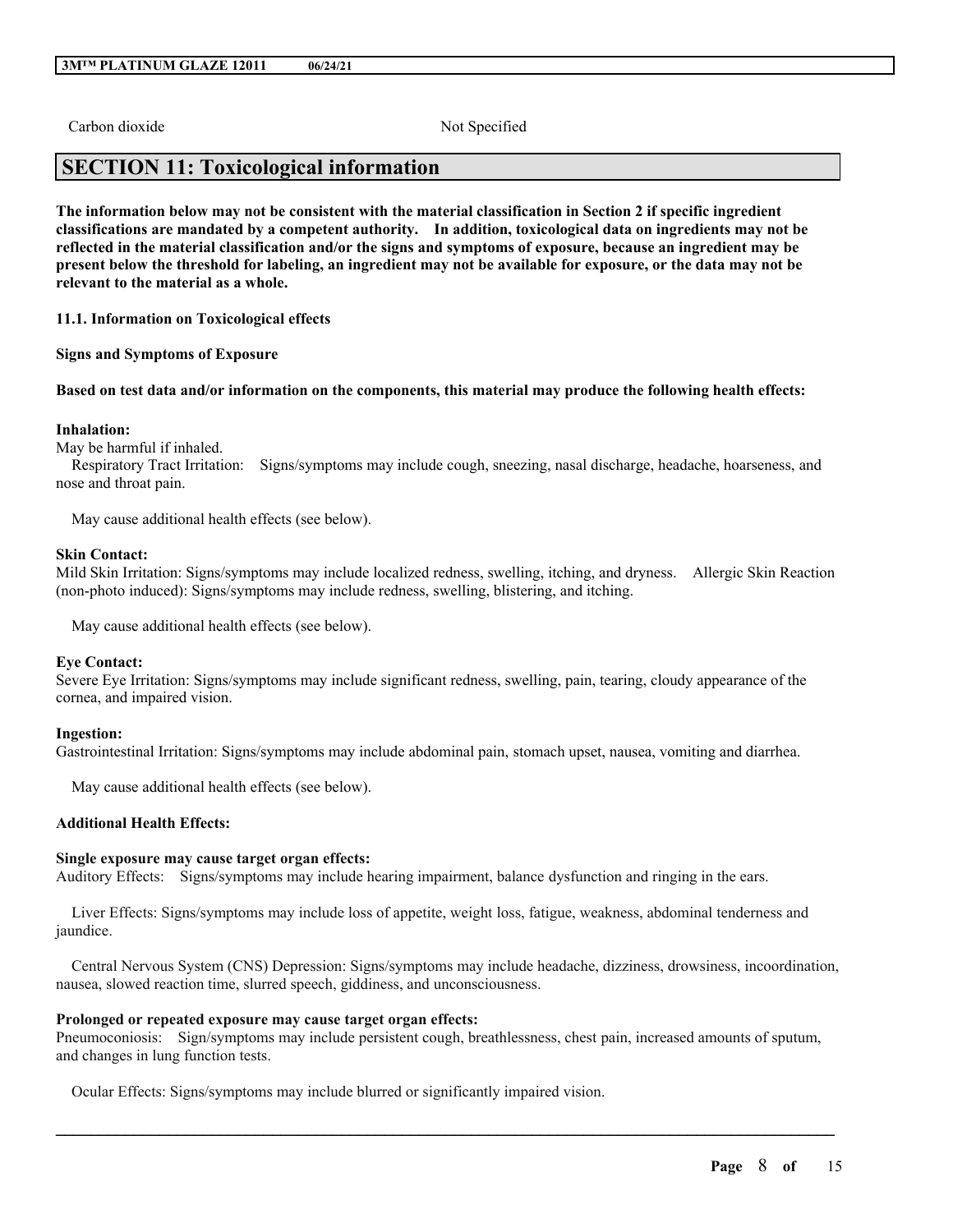Auditory Effects: Signs/symptoms may include hearing impairment, balance dysfunction and ringing in the ears.

Liver Effects: Signs/symptoms may include loss of appetite, weight loss, fatigue, weakness, abdominal tenderness and jaundice.

Immunological Effects: Signs/symptoms may include alterations in the number of circulating immune cells, allergic skin and /or respiratory reaction, and changes in immune function.

# **Carcinogenicity:**

Contains a chemical or chemicals which can cause cancer.

| Ingredient                     | CAS No.             | <b>Class Description</b>       | Regulation                                  |
|--------------------------------|---------------------|--------------------------------|---------------------------------------------|
| SILICA, CRYS AIRRESP           | 14808-60-7          | Known human carcinogen         | National Toxicology Program Carcinogens     |
| <b>Ouartz Silica</b>           | 14808-60-7          | Grp. 1: Carcinogenic to humans | International Agency for Research on Cancer |
| <b>Styrene Monomer</b>         | <b>Trade Secret</b> | Grp. 2A: Probable human carc.  | International Agency for Research on Cancer |
| <b>Styrene Monomer</b>         | <b>Trade Secret</b> | Anticipated human carcinogen   | National Toxicology Program Carcinogens     |
| Titanium Dioxide               | 13463-67-7          | Grp. 2B: Possible human carc.  | International Agency for Research on Cancer |
| Trimethylolpropane Triacrylate | 15625-89-5          | Grp. 2B: Possible human carc.  | International Agency for Research on Cancer |

#### **Toxicological Data**

If a component is disclosed in section 3 but does not appear in a table below, either no data are available for that endpoint or the data are not sufficient for classification.

# **Acute Toxicity**

| Name                                  | Route               | <b>Species</b> | Value                                          |
|---------------------------------------|---------------------|----------------|------------------------------------------------|
| Overall product                       | Inhalation-         |                | No data available; calculated ATE20 - 50 mg/l  |
|                                       | Vapor $(4 hr)$      |                |                                                |
| Overall product                       | Ingestion           |                | No data available; calculated ATE >5,000 mg/kg |
| <b>Styrene Monomer</b>                | Dermal              | Rat            | $LD50 > 2,000$ mg/kg                           |
| <b>Styrene Monomer</b>                | Inhalation-         | Rat            | LC50 11.8 mg/l                                 |
|                                       | Vapor (4            |                |                                                |
| <b>Styrene Monomer</b>                | hours)<br>Ingestion | Rat            |                                                |
| Limestone                             | Dermal              | Rat            | LD50 $5,000$ mg/kg<br>$LD50 > 2,000$ mg/kg     |
| Limestone                             | Inhalation-         | Rat            | $LC50$ 3 mg/l                                  |
|                                       | Dust/Mist           |                |                                                |
|                                       | (4 hours)           |                |                                                |
| Limestone                             | Ingestion           | Rat            | LD50 6,450 mg/kg                               |
| Talc                                  | Dermal              |                | LD50 estimated to be $> 5,000$ mg/kg           |
| Talc                                  | Ingestion           |                | LD50 estimated to be $> 5,000$ mg/kg           |
| <b>Titanium Dioxide</b>               | Dermal              | Rabbit         | $LD50 > 10,000$ mg/kg                          |
| <b>Titanium Dioxide</b>               | Inhalation-         | Rat            | $LC50 > 6.82$ mg/l                             |
|                                       | Dust/Mist           |                |                                                |
|                                       | (4 hours)           |                |                                                |
| <b>Titanium Dioxide</b>               | Ingestion           | Rat            | $LD50 > 10,000$ mg/kg                          |
| <b>Inert Filler</b>                   | Dermal              |                | LD50 estimated to be $> 5,000$ mg/kg           |
| Inert Filler                          | Ingestion           |                | LD50 estimated to be $2,000 - 5,000$ mg/kg     |
| Polyester Polymer                     | Dermal              |                | LD50 estimated to be $> 5,000$ mg/kg           |
| Polyester Polymer                     | Ingestion           |                | LD50 estimated to be $2,000 - 5,000$ mg/kg     |
| Synthetic Crystalline-Free Silica Gel | Dermal              | Rabbit         | $LD50 > 5,000$ mg/kg                           |
| Synthetic Crystalline-Free Silica Gel | Inhalation-         | Rat            | $LC50 > 0.691$ mg/l                            |
|                                       | Dust/Mist           |                |                                                |
|                                       | (4 hours)           |                |                                                |
| Synthetic Crystalline-Free Silica Gel | Ingestion           | Rat            | $LD50 > 5,110$ mg/kg                           |
| Organoclay                            | Dermal              |                | LD50 estimated to be $> 5,000$ mg/kg           |
| Organoclay                            | Inhalation-         | Rat            | $LC50 > 12.6$ mg/l                             |
|                                       | Dust/Mist           |                |                                                |
|                                       | (4 hours)           |                |                                                |
| Organoclay                            | Ingestion           | Rat            | $LD50 > 5,000$ mg/kg                           |
| Trimethylolpropane Triacrylate        | Dermal              | Rabbit         | $LD50$ 5,170 mg/kg                             |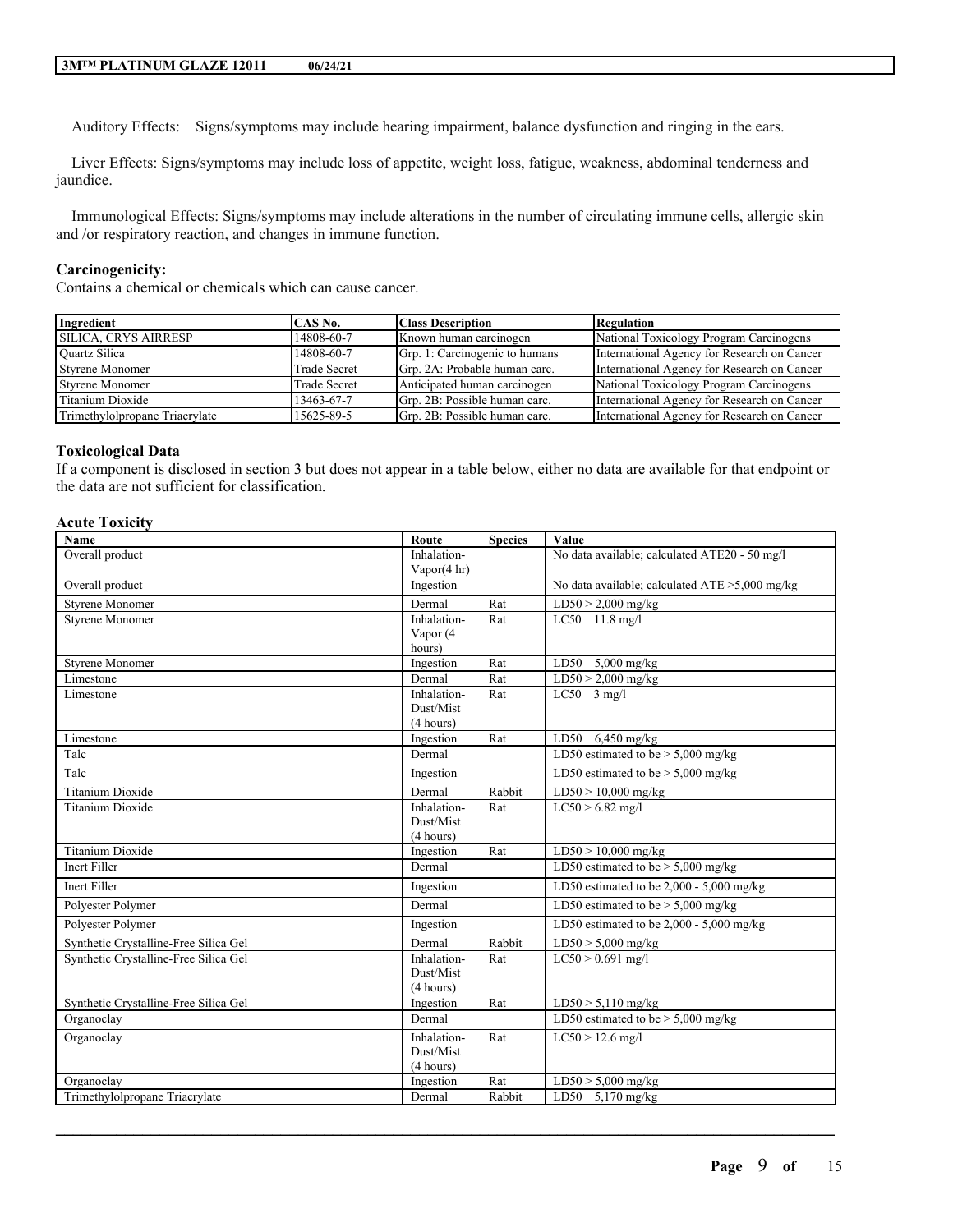| Trimethylolpropane Triacrylate                                                                                                    | Ingestion | Rat | $LD50 > 5,000$ mg/kg                 |
|-----------------------------------------------------------------------------------------------------------------------------------|-----------|-----|--------------------------------------|
| Zinc Phosphate                                                                                                                    | Dermal    |     | LD50 estimated to be $> 5,000$ mg/kg |
| Zinc Phosphate                                                                                                                    | Ingestion | Rat | $LD50 > 5,000$ mg/kg                 |
| Ouartz Silica                                                                                                                     | Dermal    |     | LD50 estimated to be $> 5,000$ mg/kg |
| Ouartz Silica                                                                                                                     | Ingestion |     | LD50 estimated to be $> 5,000$ mg/kg |
| $\overline{1}$<br>the contract of the contract of the contract of the contract of the contract of the contract of the contract of |           |     |                                      |

ATE = acute toxicity estimate

## **Skin Corrosion/Irritation**

| Name                                  | <b>Species</b> | Value                     |
|---------------------------------------|----------------|---------------------------|
|                                       |                |                           |
| <b>Styrene Monomer</b>                | Professio      | Mild irritant             |
|                                       | nal            |                           |
|                                       | judgeme        |                           |
|                                       | nt             |                           |
| Limestone                             | Rabbit         | No significant irritation |
| Talc                                  | Rabbit         | No significant irritation |
| Titanium Dioxide                      | Rabbit         | No significant irritation |
| Inert Filler                          | Professio      | No significant irritation |
|                                       | nal            |                           |
|                                       | judgeme        |                           |
|                                       | nt             |                           |
| Synthetic Crystalline-Free Silica Gel | Rabbit         | No significant irritation |
| Organoclay                            | Rat            | No significant irritation |
| Trimethylolpropane Triacrylate        | Rabbit         | Mild irritant             |
| <b>Ouartz Silica</b>                  | Professio      | No significant irritation |
|                                       | nal            |                           |
|                                       | judgeme        |                           |
|                                       | nt             |                           |

# **Serious Eye Damage/Irritation**

| Name                                  | <b>Species</b> | Value                     |
|---------------------------------------|----------------|---------------------------|
|                                       |                |                           |
| <b>Styrene Monomer</b>                | Professio      | Moderate irritant         |
|                                       | nal            |                           |
|                                       | judgeme        |                           |
|                                       | nt             |                           |
| Limestone                             | Rabbit         | No significant irritation |
| Talc                                  | Rabbit         | No significant irritation |
| <b>Titanium Dioxide</b>               | Rabbit         | No significant irritation |
| Inert Filler                          | Professio      | No significant irritation |
|                                       | nal            |                           |
|                                       | judgeme        |                           |
|                                       | nt             |                           |
| Synthetic Crystalline-Free Silica Gel | Rabbit         | No significant irritation |
| Organoclay                            | Rabbit         | No significant irritation |
| Trimethylolpropane Triacrylate        | Rabbit         | Corrosive                 |

### **Skin Sensitization**

| Name                                  | <b>Species</b> | Value          |
|---------------------------------------|----------------|----------------|
| <b>Styrene Monomer</b>                | Guinea         | Not classified |
|                                       | pig            |                |
| Titanium Dioxide                      | Human          | Not classified |
|                                       | and            |                |
|                                       | animal         |                |
| Synthetic Crystalline-Free Silica Gel | Human          | Not classified |
|                                       | and            |                |
|                                       | animal         |                |
| Trimethylolpropane Triacrylate        | Guinea         | Sensitizing    |
|                                       | pig            |                |

# **Respiratory Sensitization**

| Name |  | $\sim$<br>Species | $\mathbf{v}$ $\mathbf{v}$<br>V alue |
|------|--|-------------------|-------------------------------------|
|      |  |                   |                                     |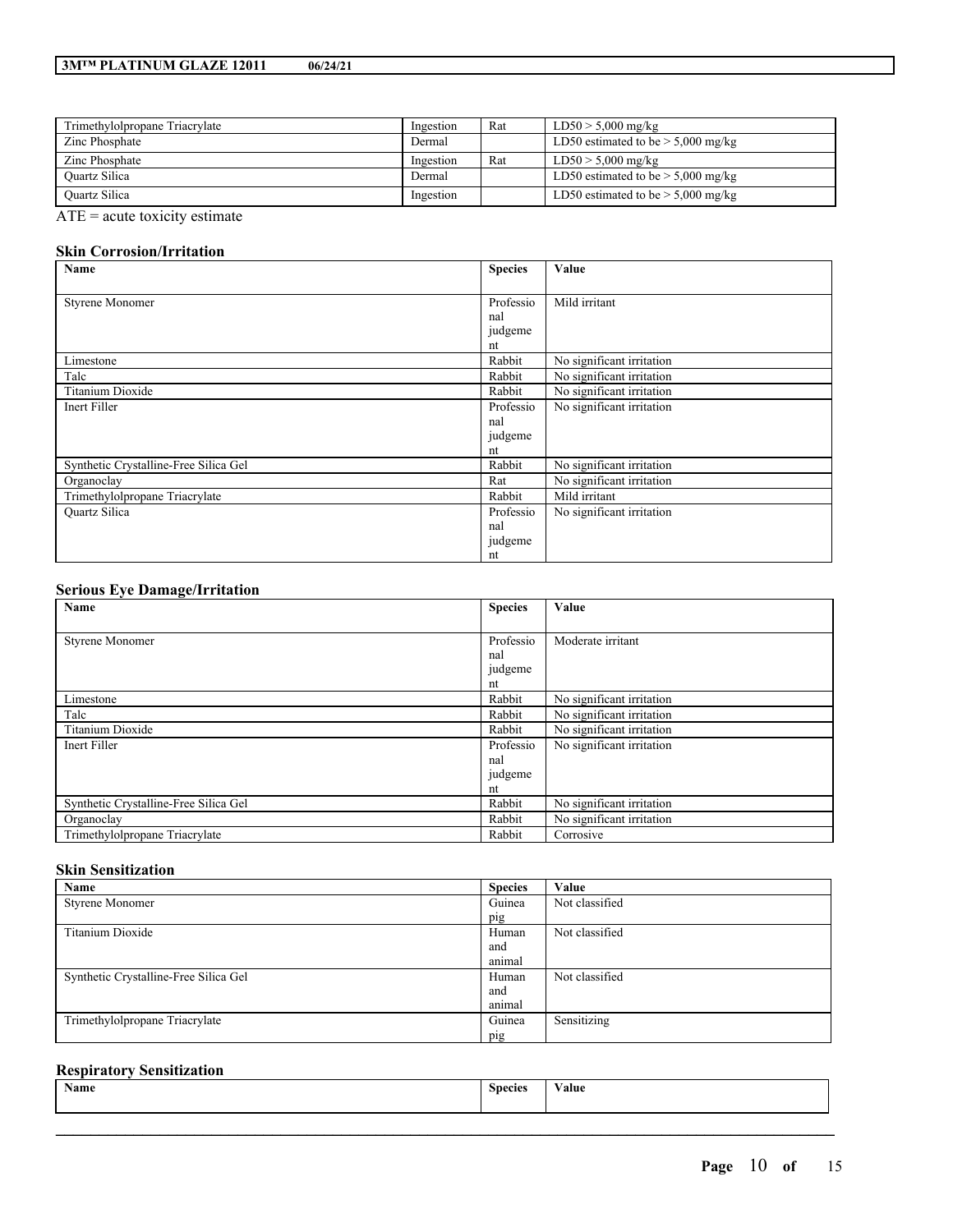| ×<br>.<br>٠ |  |
|-------------|--|
|-------------|--|

Human Not classified

# **Germ Cell Mutagenicity**

| <b>Name</b>                           | Route    | Value                                                                           |
|---------------------------------------|----------|---------------------------------------------------------------------------------|
| <b>Styrene Monomer</b>                | In Vitro | Some positive data exist, but the data are not<br>sufficient for classification |
| <b>Styrene Monomer</b>                | In vivo  | Some positive data exist, but the data are not<br>sufficient for classification |
| Talc                                  | In Vitro | Not mutagenic                                                                   |
| Talc                                  | In vivo  | Not mutagenic                                                                   |
| <b>Titanium Dioxide</b>               | In Vitro | Not mutagenic                                                                   |
| <b>Titanium Dioxide</b>               | In vivo  | Not mutagenic                                                                   |
| Inert Filler                          | In Vitro | Some positive data exist, but the data are not<br>sufficient for classification |
| Synthetic Crystalline-Free Silica Gel | In Vitro | Not mutagenic                                                                   |
| Trimethylolpropane Triacrylate        | In vivo  | Not mutagenic                                                                   |
| Trimethylolpropane Triacrylate        | In Vitro | Some positive data exist, but the data are not<br>sufficient for classification |
| <b>Ouartz Silica</b>                  | In Vitro | Some positive data exist, but the data are not<br>sufficient for classification |
| <b>Ouartz Silica</b>                  | In vivo  | Some positive data exist, but the data are not<br>sufficient for classification |

# **Carcinogenicity**

| Name                                  | Route      | <b>Species</b> | Value                                          |
|---------------------------------------|------------|----------------|------------------------------------------------|
| Styrene Monomer                       | Ingestion  | Mouse          | Carcinogenic                                   |
| Styrene Monomer                       | Inhalation | Human          | Carcinogenic                                   |
|                                       |            | and            |                                                |
|                                       |            | animal         |                                                |
| Talc                                  | Inhalation | Rat            | Some positive data exist, but the data are not |
|                                       |            |                | sufficient for classification                  |
| Titanium Dioxide                      | Ingestion  | Multiple       | Not carcinogenic                               |
|                                       |            | animal         |                                                |
|                                       |            | species        |                                                |
| Titanium Dioxide                      | Inhalation | Rat            | Carcinogenic                                   |
| Inert Filler                          | Inhalation | Multiple       | Some positive data exist, but the data are not |
|                                       |            | animal         | sufficient for classification                  |
|                                       |            | species        |                                                |
| Synthetic Crystalline-Free Silica Gel | Not        | Mouse          | Some positive data exist, but the data are not |
|                                       | Specified  |                | sufficient for classification                  |
| Trimethylolpropane Triacrylate        | Dermal     | Mouse          | Some positive data exist, but the data are not |
|                                       |            |                | sufficient for classification                  |
| <b>Ouartz Silica</b>                  | Inhalation | Human          | Carcinogenic                                   |
|                                       |            | and            |                                                |
|                                       |            | animal         |                                                |

# **Reproductive Toxicity**

# **Reproductive and/or Developmental Effects**

| Name                   | Route      | Value                                  | <b>Species</b>     | <b>Test Result</b>               | Exposure<br><b>Duration</b> |
|------------------------|------------|----------------------------------------|--------------------|----------------------------------|-----------------------------|
| <b>Styrene Monomer</b> | Ingestion  | Not classified for female reproduction | Rat                | NOAEL <sub>21</sub><br>mg/kg/day | 3 generation                |
| <b>Styrene Monomer</b> | Inhalation | Not classified for female reproduction | Rat                | $NOAEL$ 2.1<br>mg/l              | 2 generation                |
| <b>Styrene Monomer</b> | Inhalation | Not classified for male reproduction   | Rat                | $NOAEL$ 2.1<br>mg/l              | 2 generation                |
| <b>Styrene Monomer</b> | Ingestion  | Not classified for male reproduction   | Rat                | <b>NOAEL 400</b><br>mg/kg/day    | 60 days                     |
| <b>Styrene Monomer</b> | Ingestion  | Not classified for development         | Rat                | <b>NOAEL 400</b><br>mg/kg/day    | during<br>gestation         |
| <b>Styrene Monomer</b> | Inhalation | Not classified for development         | Multiple<br>animal | NOAEL 2.1<br>mg/l                | during<br>gestation         |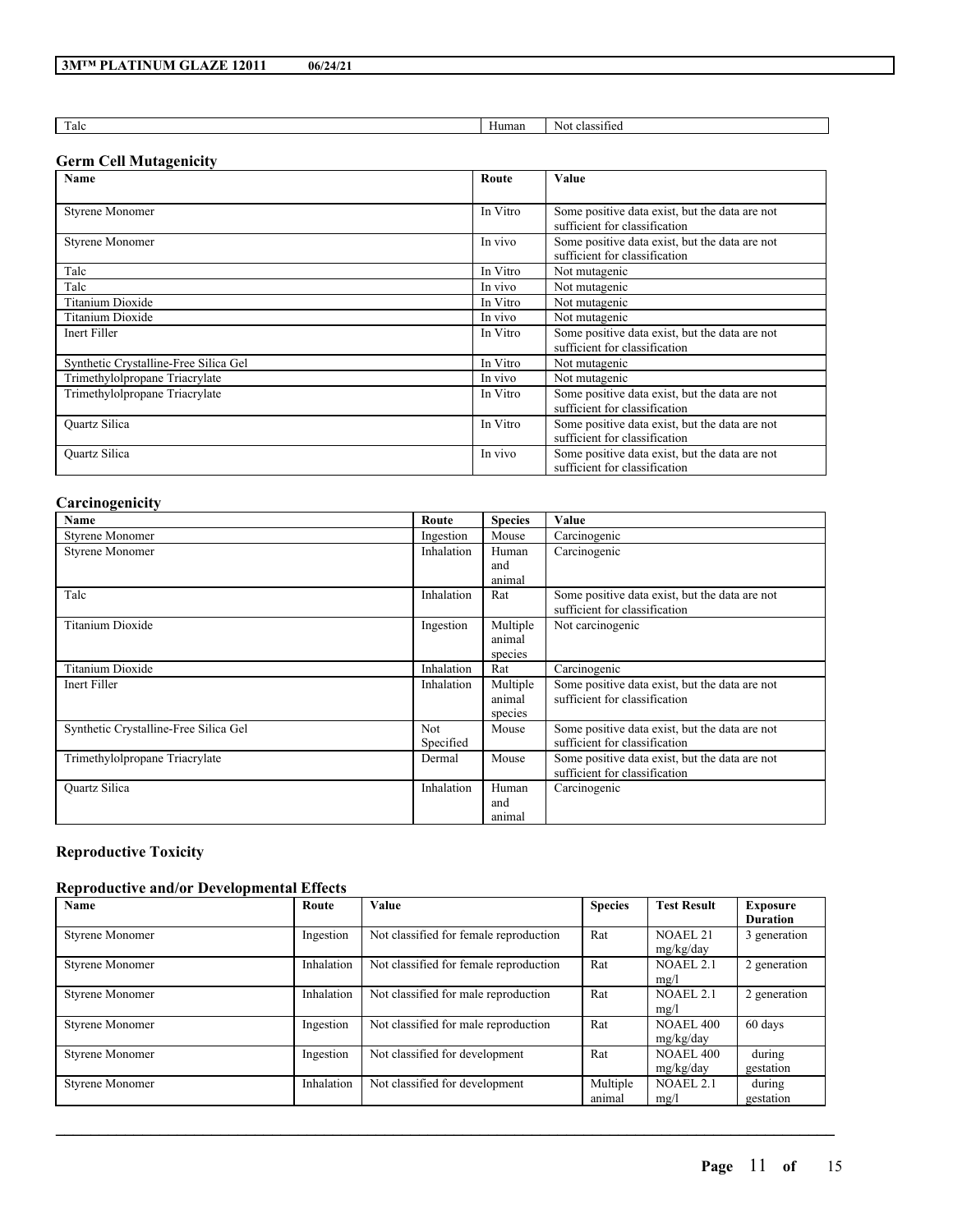|                                       |           |                                        | species |                                 |                                       |
|---------------------------------------|-----------|----------------------------------------|---------|---------------------------------|---------------------------------------|
| Limestone                             | Ingestion | Not classified for development         | Rat     | <b>NOAEL 625</b><br>mg/kg/day   | premating $\&$<br>during<br>gestation |
| Talc                                  | Ingestion | Not classified for development         | Rat     | <b>NOAEL 1,600</b><br>mg/kg     | during<br>organogenesi                |
| Synthetic Crystalline-Free Silica Gel | Ingestion | Not classified for female reproduction | Rat     | <b>NOAEL 509</b><br>mg/kg/day   | 1 generation                          |
| Synthetic Crystalline-Free Silica Gel | Ingestion | Not classified for male reproduction   | Rat     | <b>NOAEL 497</b><br>mg/kg/day   | generation                            |
| Synthetic Crystalline-Free Silica Gel | Ingestion | Not classified for development         | Rat     | <b>NOAEL 1,350</b><br>mg/kg/day | during<br>organogenesi                |

# **Target Organ(s)**

# **Specific Target Organ Toxicity - single exposure**

| Name                   | Route      | <b>Target Organ(s)</b>               | Value                                | <b>Species</b>                | <b>Test Result</b>                   | <b>Exposure</b><br><b>Duration</b> |
|------------------------|------------|--------------------------------------|--------------------------------------|-------------------------------|--------------------------------------|------------------------------------|
| <b>Styrene Monomer</b> | Inhalation | auditory system                      | Causes damage to organs              | Multiple<br>animal<br>species | LOAEL 4.3<br>mg/l                    | not available                      |
| <b>Styrene Monomer</b> | Inhalation | liver                                | Causes damage to organs              | Mouse                         | LOAEL <sub>2.1</sub><br>mg/l         | not available                      |
| <b>Styrene Monomer</b> | Inhalation | central nervous<br>system depression | May cause drowsiness or<br>dizziness | Human                         | <b>NOAEL Not</b><br>available        | occupational<br>exposure           |
| <b>Styrene Monomer</b> | Inhalation | respiratory irritation               | May cause respiratory irritation     | Human<br>and<br>animal        | <b>NOAEL Not</b><br>available        |                                    |
| <b>Styrene Monomer</b> | Inhalation | endocrine system                     | Not classified                       | Rat                           | <b>NOAEL Not</b><br>available        | not available                      |
| <b>Styrene Monomer</b> | Inhalation | kidney and/or<br>bladder             | Not classified                       | Multiple<br>animal<br>species | <b>NOAEL 2.1</b><br>mg/l             | not available                      |
| Limestone              | Inhalation | respiratory system                   | Not classified                       | Rat                           | <b>NOAEL</b><br>$0.812 \text{ mg/l}$ | 90 minutes                         |

# **Specific Target Organ Toxicity - repeated exposure**

| <b>Name</b>            | Route      | <b>Target Organ(s)</b>                                                                                        | Value                                                                              | <b>Species</b>                | <b>Test Result</b>            | <b>Exposure</b><br><b>Duration</b> |
|------------------------|------------|---------------------------------------------------------------------------------------------------------------|------------------------------------------------------------------------------------|-------------------------------|-------------------------------|------------------------------------|
| <b>Styrene Monomer</b> | Inhalation | auditory system                                                                                               | Causes damage to organs through<br>prolonged or repeated exposure                  | Human                         | NOAEL not<br>available        | occupational<br>exposure           |
| <b>Styrene Monomer</b> | Inhalation | eves                                                                                                          | Causes damage to organs through<br>prolonged or repeated exposure                  | Human                         | <b>NOAEL Not</b><br>available | occupational<br>exposure           |
| <b>Styrene Monomer</b> | Inhalation | liver                                                                                                         | May cause damage to organs<br>though prolonged or repeated<br>exposure             | Mouse                         | LOAEL 0.85<br>mg/l            | 13 weeks                           |
| <b>Styrene Monomer</b> | Inhalation | nervous system                                                                                                | Some positive data exist, but the<br>data are not sufficient for<br>classification | Multiple<br>animal<br>species | LOAEL 1.1<br>mg/l             | not available                      |
| <b>Styrene Monomer</b> | Inhalation | hematopoietic<br>system                                                                                       | Not classified                                                                     | Rat                           | <b>NOAEL 0.85</b><br>mg/l     | 7 days                             |
| <b>Styrene Monomer</b> | Inhalation | endocrine system                                                                                              | Not classified                                                                     | Rat                           | NOAEL 0.6<br>mg/l             | 10 days                            |
| <b>Styrene Monomer</b> | Inhalation | respiratory system                                                                                            | Not classified                                                                     | Multiple<br>animal<br>species | LOAEL 0.09<br>mg/l            | not available                      |
| <b>Styrene Monomer</b> | Inhalation | heart  <br>gastrointestinal tract<br>bone, teeth, nails,<br>and/or hair<br>muscles   kidney<br>and/or bladder | Not classified                                                                     | Multiple<br>animal<br>species | <b>NOAEL 4.3</b><br>mg/l      | 2 years                            |
| <b>Styrene Monomer</b> | Ingestion  | nervous system                                                                                                | Some positive data exist, but the<br>data are not sufficient for                   | Rat                           | <b>LOAEL 500</b><br>mg/kg/day | 8 weeks                            |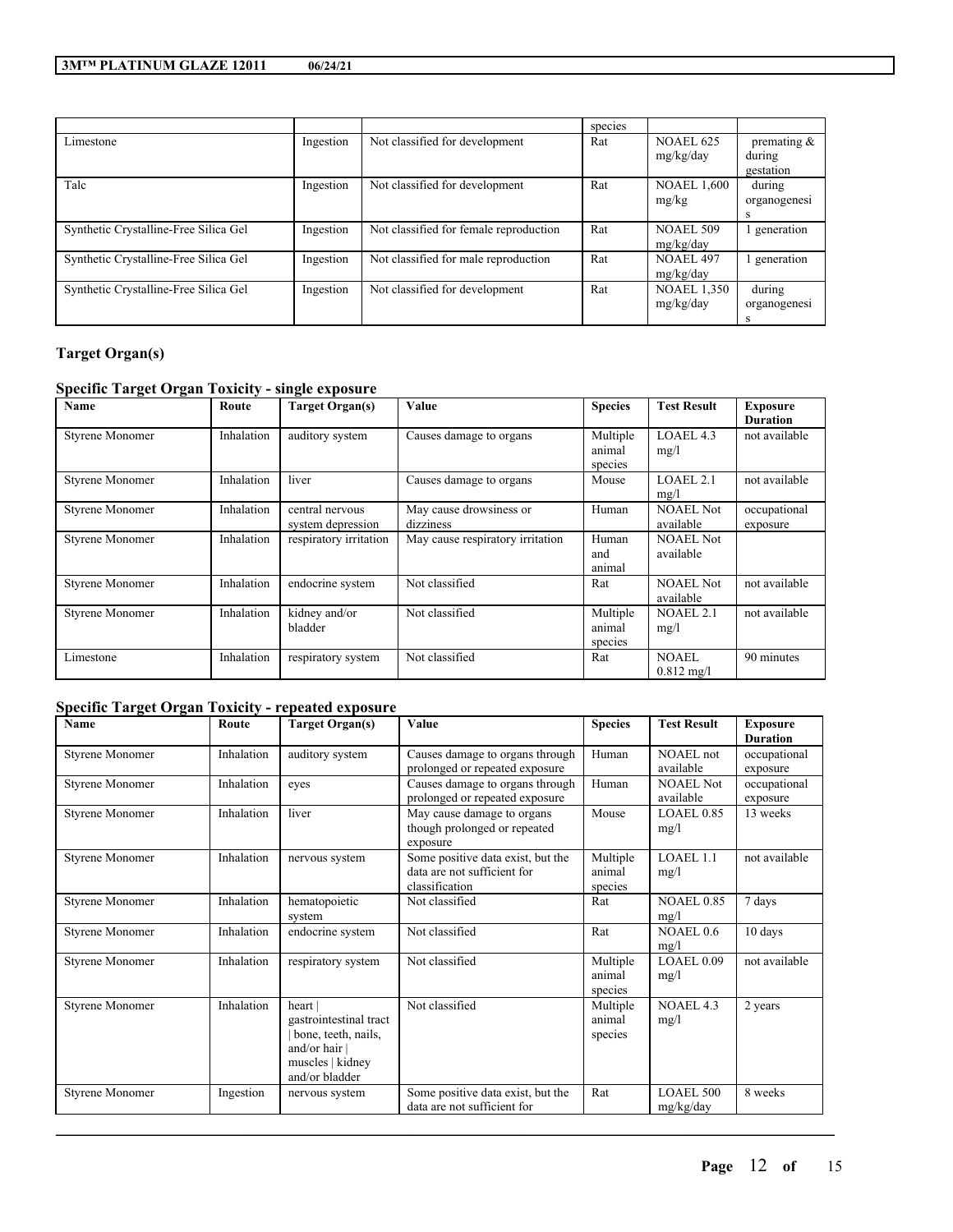|                                          |            |                                                                                       | classification                                                                     |                    |                                  |                          |
|------------------------------------------|------------|---------------------------------------------------------------------------------------|------------------------------------------------------------------------------------|--------------------|----------------------------------|--------------------------|
| <b>Styrene Monomer</b>                   | Ingestion  | immune system                                                                         | Some positive data exist, but the<br>data are not sufficient for                   | Multiple<br>animal | NOAEL Not<br>available           | not available            |
|                                          |            |                                                                                       | classification                                                                     | species            |                                  |                          |
| <b>Styrene Monomer</b>                   | Ingestion  | liver   kidney and/or<br>bladder                                                      | Not classified                                                                     | Rat                | <b>NOAEL 677</b><br>mg/kg/day    | 6 months                 |
| <b>Styrene Monomer</b>                   | Ingestion  | hematopoietic<br>system                                                               | Not classified                                                                     | Dog                | <b>NOAEL 600</b><br>mg/kg/day    | 470 days                 |
| <b>Styrene Monomer</b>                   | Ingestion  | heart   respiratory<br>system                                                         | Not classified                                                                     | Rat                | <b>NOAEL 35</b><br>mg/kg/day     | 105 weeks                |
| Limestone                                | Inhalation | respiratory system                                                                    | Not classified                                                                     | Human              | <b>NOAEL Not</b><br>available    | occupational<br>exposure |
| Talc                                     | Inhalation | pneumoconiosis                                                                        | Causes damage to organs through<br>prolonged or repeated exposure                  | Human              | <b>NOAEL Not</b><br>available    | occupational<br>exposure |
| Talc                                     | Inhalation | pulmonary fibrosis  <br>respiratory system                                            | Not classified                                                                     | Rat                | <b>NOAEL 18</b><br>mg/m3         | 113 weeks                |
| <b>Titanium Dioxide</b>                  | Inhalation | respiratory system                                                                    | Some positive data exist, but the<br>data are not sufficient for<br>classification | Rat                | LOAEL 0.01<br>mg/l               | 2 years                  |
| <b>Titanium Dioxide</b>                  | Inhalation | pulmonary fibrosis                                                                    | Not classified                                                                     | Human              | NOAEL Not<br>available           | occupational<br>exposure |
| <b>Inert Filler</b>                      | Inhalation | respiratory system                                                                    | Not classified                                                                     | Human              | <b>NOAEL</b> not<br>available    | occupational<br>exposure |
| Synthetic Crystalline-Free<br>Silica Gel | Inhalation | respiratory system  <br>silicosis                                                     | Not classified                                                                     | Human              | NOAEL Not<br>available           | occupational<br>exposure |
| Trimethylolpropane<br>Triacrylate        | Dermal     | immune system                                                                         | May cause damage to organs<br>though prolonged or repeated<br>exposure             | Mouse              | <b>NOAEL 50</b><br>mg/kg/day     | 16 days                  |
| Trimethylolpropane<br>Triacrylate        | Dermal     | heart  <br>hematopoietic<br>system   kidney<br>and/or bladder  <br>respiratory system | Not classified                                                                     | Mouse              | NOAEL <sub>12</sub><br>mg/kg/day | 28 weeks                 |
| <b>Ouartz Silica</b>                     | Inhalation | silicosis                                                                             | Causes damage to organs through<br>prolonged or repeated exposure                  | Human              | NOAEL Not<br>available           | occupational<br>exposure |

# **Aspiration Hazard**

| Name                 | 'alue                |
|----------------------|----------------------|
| Monomer<br>ene<br>ັບ | hazard<br>Aspiration |

Please contact the address or phone number listed on the first page of the SDS for additional toxicological information **on this material and/or its components.**

# **SECTION 12: Ecological information**

# **Ecotoxicological information**

Please contact the address or phone number listed on the first page of the SDS for additional ecotoxicological information on this material and/or its components.

# **Chemical fate information**

Please contact the address or phone number listed on the first page of the SDS for additional chemical fate information on this material and/or its components.

# **SECTION 13: Disposal considerations**

# **13.1. Disposal methods**

Dispose of contents/ container in accordance with the local/regional/national/international regulations.

Incinerate in a permitted waste incineration facility. As a disposal alternative, utilize an acceptable permitted waste disposal facility. Empty drums/barrels/containers used for transporting and handling hazardous chemicals (chemical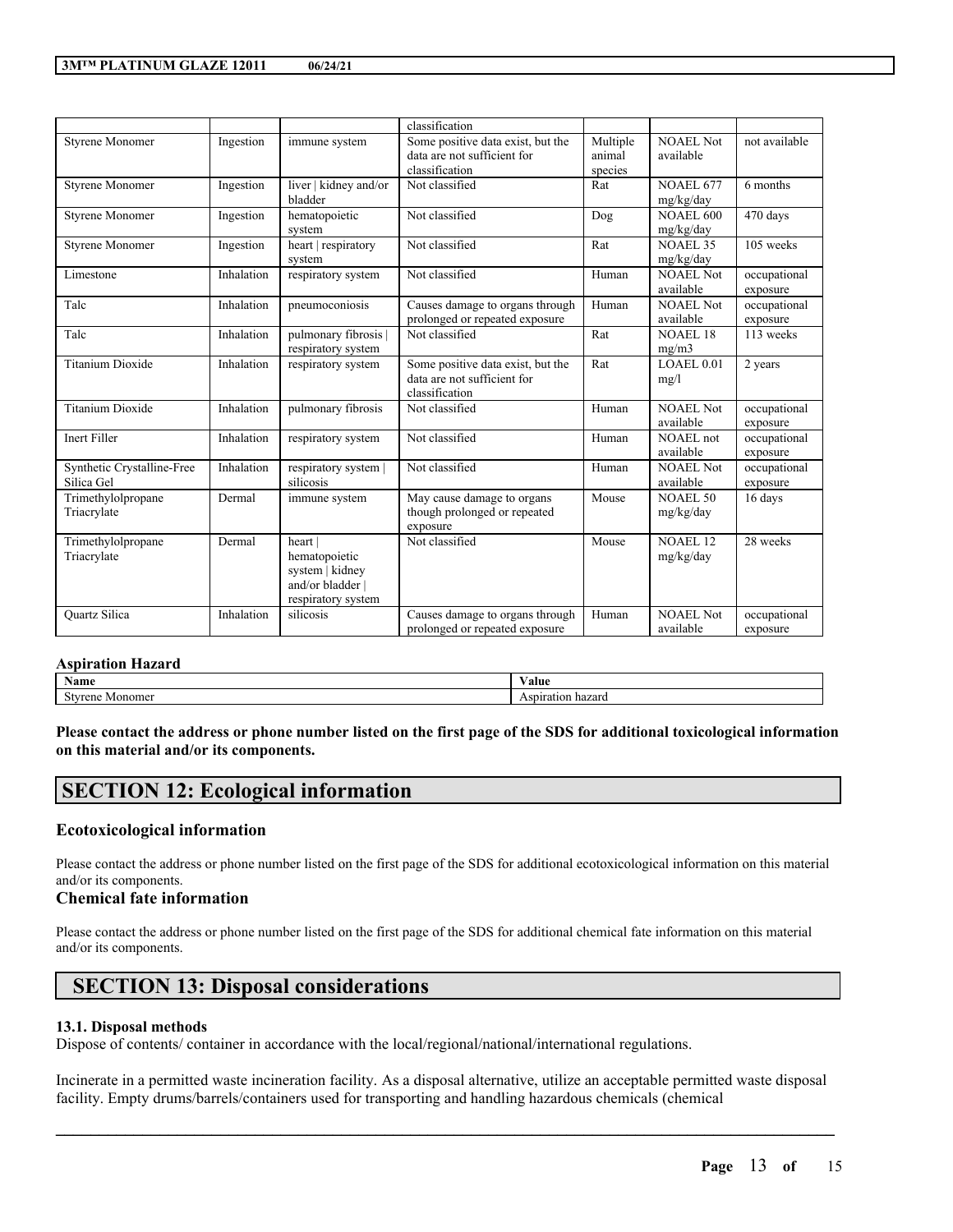substances/mixtures/preparations classified as Hazardous as per applicable regulations) shall be considered, stored, treated & disposed of as hazardous wastes unless otherwise defined by applicable waste regulations. Consult with the respective regulating authorities to determine the available treatment and disposal facilities.

# **SECTION 14: Transport Information**

For Transport Information, please visit http://3M.com/Transportinfo or call 1-800-364-3577 or 651-737-6501.

# **SECTION 15: Regulatory information**

# **15.1. US Federal Regulations**

Contact manufacturer for more information

### **EPCRA 311/312 Hazard Classifications:**

### **Physical Hazards**

Flammable (gases, aerosols, liquids, or solids)

**Health Hazards**

Carcinogenicity

Respiratory or Skin Sensitization

Serious eye damage or eye irritation

Specific target organ toxicity (single or repeated exposure)

Section 313 Toxic Chemicals subject to the reporting requirements of that section and 40 CFR part 372 (EPCRA):

**Ingredient C.A.S. No % by Wt** Styrene Monomer Trade Secret Trade Secret 10 - 30

# **15.2. State Regulations**

Contact manufacturer for more information

# **15.3. Chemical Inventories**

The components of this product are in compliance with the chemical notification requirements of TSCA. All required components of this product are listed on the active portion of the TSCA Inventory.

Contact manufacturer for more information

# **15.4. International Regulations**

Contact manufacturer for more information

**This SDS has been prepared to meet the U.S. OSHA Hazard Communication Standard, 29 CFR 1910.1200.**

# **SECTION 16: Other information**

#### **NFPA Hazard Classification**

**Health:** 2 **Flammability:** 3 **Instability:** 1 **Special Hazards:** None

National Fire Protection Association (NFPA) hazard ratings are designed for use by emergency response personnel to address the hazards that are presented by short-term, acute exposure to a material under conditions of fire, spill, or similar emergencies. Hazard ratings are primarily based on the inherent physical and toxic properties of the material but also include